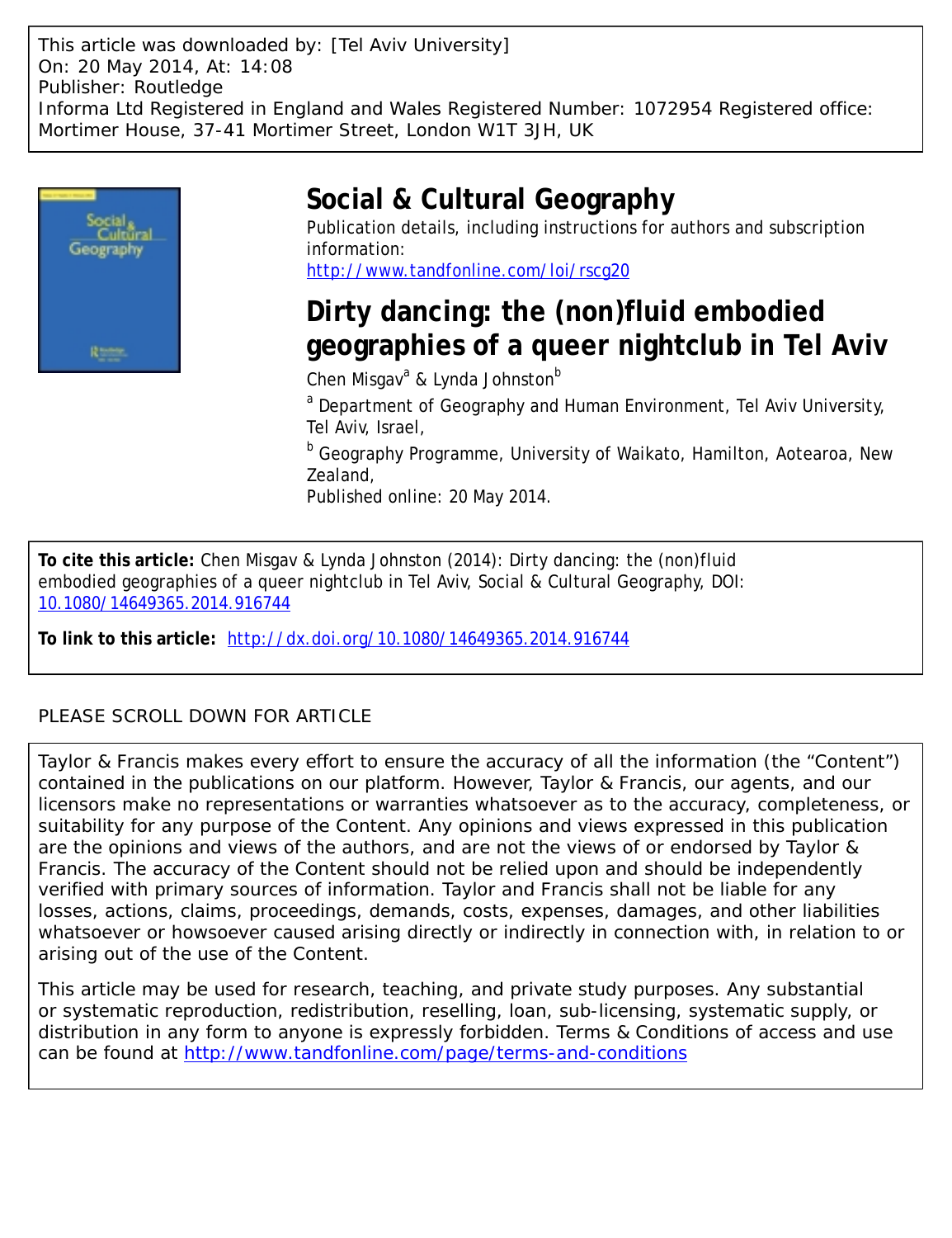## Dirty dancing: the (non)fluid embodied geographies of a queer nightclub in Tel Aviv

Chen Misgav<sup>[1](#page-1-0)</sup> & Lynda Johnston<sup>2</sup>

<span id="page-1-1"></span><span id="page-1-0"></span><sup>1</sup>Department of Geography and Human Environment, Tel Aviv University, Tel Aviv, Israel, [chenmisg@post.tau.ac.il](mailto:chenmisg@post.tau.ac.il) and <sup>2</sup>Geography Programme, University of Waikato, Hamilton, Aotearoa, New Zealand, [lyndaj@waikato.ac.nz](mailto:lyndaj@waikato.ac.nz)

This paper examines the (non)fluid embodied geographies of a queer nightclub in Tel Aviv, Israel. The nightclub is considered to be a space of sexual liberation and hosted the Friendly Freedom Friday party. Yet, the space of the nightclub is also divided by gender and sexuality. We draw on individual in-depth interviews and participant observations to examine the tensions that arise from, and between, gay men, transwomen and club spaces. A number of paradoxes are present in the club. We argue that the fluidity of subjectivity espoused by queer theorists—evaporates when confronted with the materiality of actual sweating bodies. We are interested in the visceral geographies of how and where sweat, and other body fluids, becomes matter out of place or 'dirty.' Three points structure our discussion. First, we outline the theoretical debates about body fluids and fluid subjectivities. Second, we examine gay men's and transwomen's bodily preparations that occur prior to attending the nightclub. The spatial, gendered and sexed dimensions of participants' subjectivities are embedded in desires to attend the club. Finally, we argue that the spaces gay, partially clothed and sweating male bodies occupy are distinct from, and in opposition to, transwomen's clothed and non-sweating bodies.

Key words: fluid geographies, gay men, transwomen, bodies, sweat, subjectivities.

## At the club

A couple of years ago, I (Chen) had a visitor from Berlin and he asked me to take him to the Friendly Freedom Friday (FFF) party which, at the time, was being held in one of the Tel Aviv, Israel's gay nightclubs. We arrived early (2 a.m.) and some of the nightclub rooms were still closed. At the entrance to a small dance room—and waiting for the door to open—was a group of transgender women, or Cocci-nelles.<sup>[1](#page-15-0)</sup> My friend from Berlin asked me why these women were standing only in this area, and I answered without even thinking 'I really don't know. They are not in their place.' I immediately realized that I said something very weird. What does it mean 'they are not in their place,' and where is their usual place? My friend was confused, so I said 'well, I think they are usually standing around the bar in the other hall.' That was the minute I realized that for me, probably like for the most of the gay men in this club, these Coccinelles usually went unnoticed. That was the moment I decided to conduct research in order to understand how and in what ways nightclub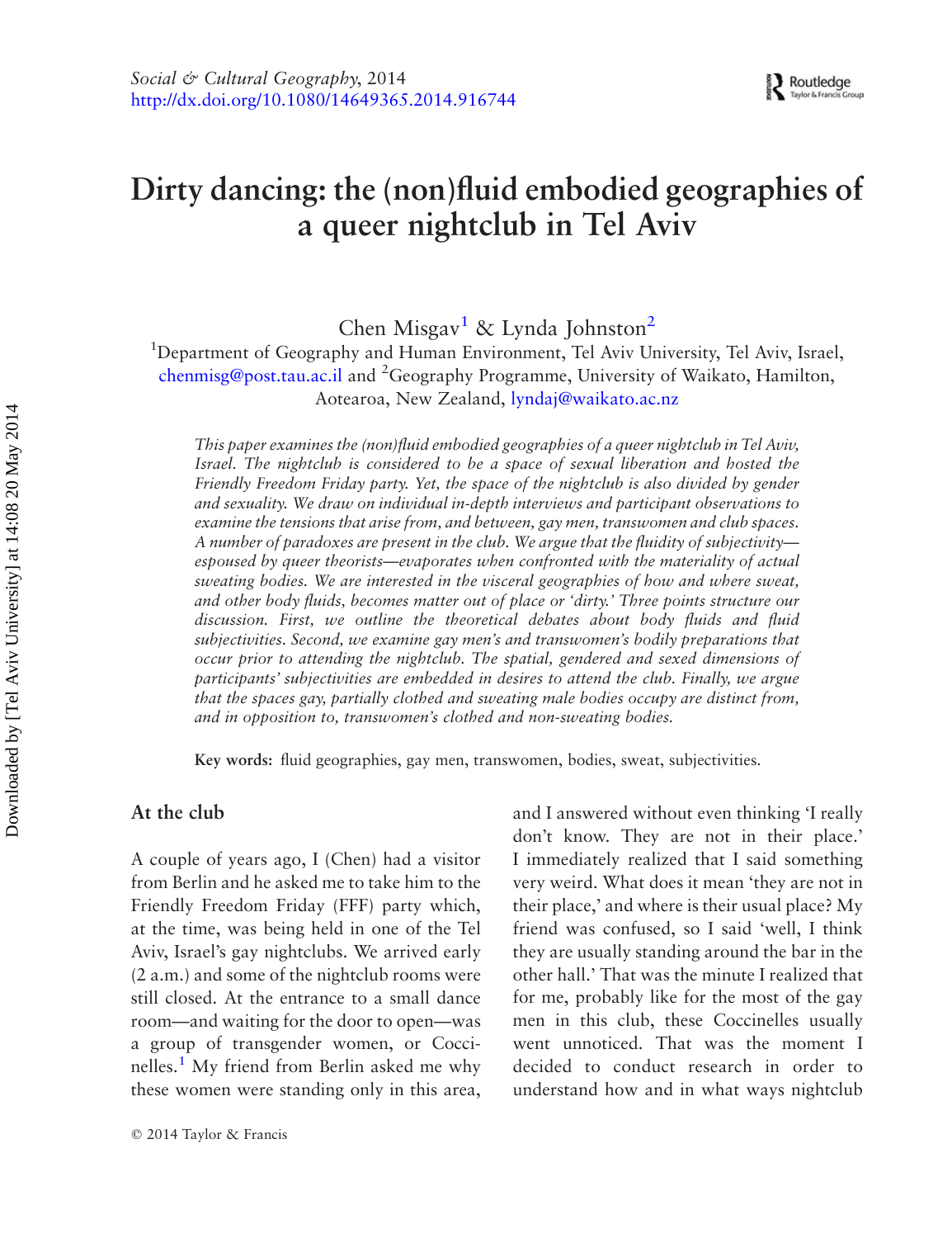spaces construct gendered and sexualized bodies, and vice versa.

While this project involved participant observations—that is multiple visits to the Tel Aviv nightclub—it also involved a lot of thinking through and talking about nightclubs, bodies and spaces with research participants. Our focus is on the construction of gendered and sexualized subjectivities, particularly gay men and Coccinelles, and the ways in which dance, drugs and sex are spatially significant to the sweaty materiality of bodies in this nightclub (Waitt [2013\)](#page-17-0). At FFF parties, it soon became clear that some of our participants had very fixed ideas about bodies (their own and others). Coccinelles and gay men occupy different spaces within the nightclub. Coccinelles wish to maintain their femininity; hence, they actively distance themselves from dancing, sweating and drugged gay men. As this article illustrates, at the FFF dance parties it is common for gay men to dance topless. The shirts that they wear to the club are quickly discarded when dancing and sweating in the tightly packed nightclub. The Coccinelles, however, carefully prepare their bodies for the nightclub, wear their best clothing and try not to sweat (or come into contact with sweat) in order to maintain their feminine appearance.

In this club, sweat becomes defined as matter both in and out of place, masculine and evokes disgust for some. Hence, the hybridity of subjectivities (Knopp [2004](#page-16-0); Nash [2010a](#page-16-1), [2010b](#page-16-2)) solidifies when Coccinelles and gay men are under the same nightclub roof. In other words, the fluidity of subjectivity espoused by queer theorists—evaporates when confronted with the materiality of actual sweating bodies. We are interested in how and where sweat becomes matter out of place, 'dirty' and/or sexy.

In a themed issue titled 'Towards trans geographies' Browne, Nash, and Hines [\(2010](#page-15-1): 573) argue that the topic of gendered geographies: 'have focused on normatively gendered men and women, neglecting the ways in which gender binaries can be contested and troubled.' We agree and in this article on 'dirty dancing,' we argue that there is plenty of scope to engage with, and extend, the theoretical debates surrounding queer bodies, binaries and places. In particular, we draw attention to the anxieties that arise when bodily fluids such as sweat—the idea of sweat, feeling and smelling sweat—create spatial divisions between Coccinelles and gay men. We are inspired by the work of Waitt ([2013\)](#page-17-0) who urges geographers to pay attention to visceral experiences of sweat in order to understand spatial gendered subjectivities. The concept of the visceral refers to embodied and felt sensations, moods and subjectivities formed via sensory engagement with the material world (Hayes-Conroy [2010\)](#page-16-3).

Before we discuss 'dirty' dancing bodies, we begin by pointing briefly to some of the theoretical contributions that seek to understand embodiment, sexual and gendered subjectivities. Theoretical debates about body fluids and fluid sexual subjectivities are introduced. Drawing on concepts of dirt (Douglas [1980\)](#page-15-2), sexual difference (Grosz [1994;](#page-15-3) Kristeva [1982](#page-16-4)) and visceral geographies (Hayes-Conroy [2010;](#page-16-3) Waitt [2013](#page-17-0)), we highlight the ways in which a focus on bodily fluids has the potential to help us understand further the complexities of sexual and gendered subjectivities and spaces. Empirically, we first focus on the bodies of both Coccinelles and gay men as they prepare to go to the nightclub. Second, we examine the ways in which sexed and gendered spaces of the nightclub are divided by (non)sweating bodies. The spaces that gay, partially clothed and sweating gay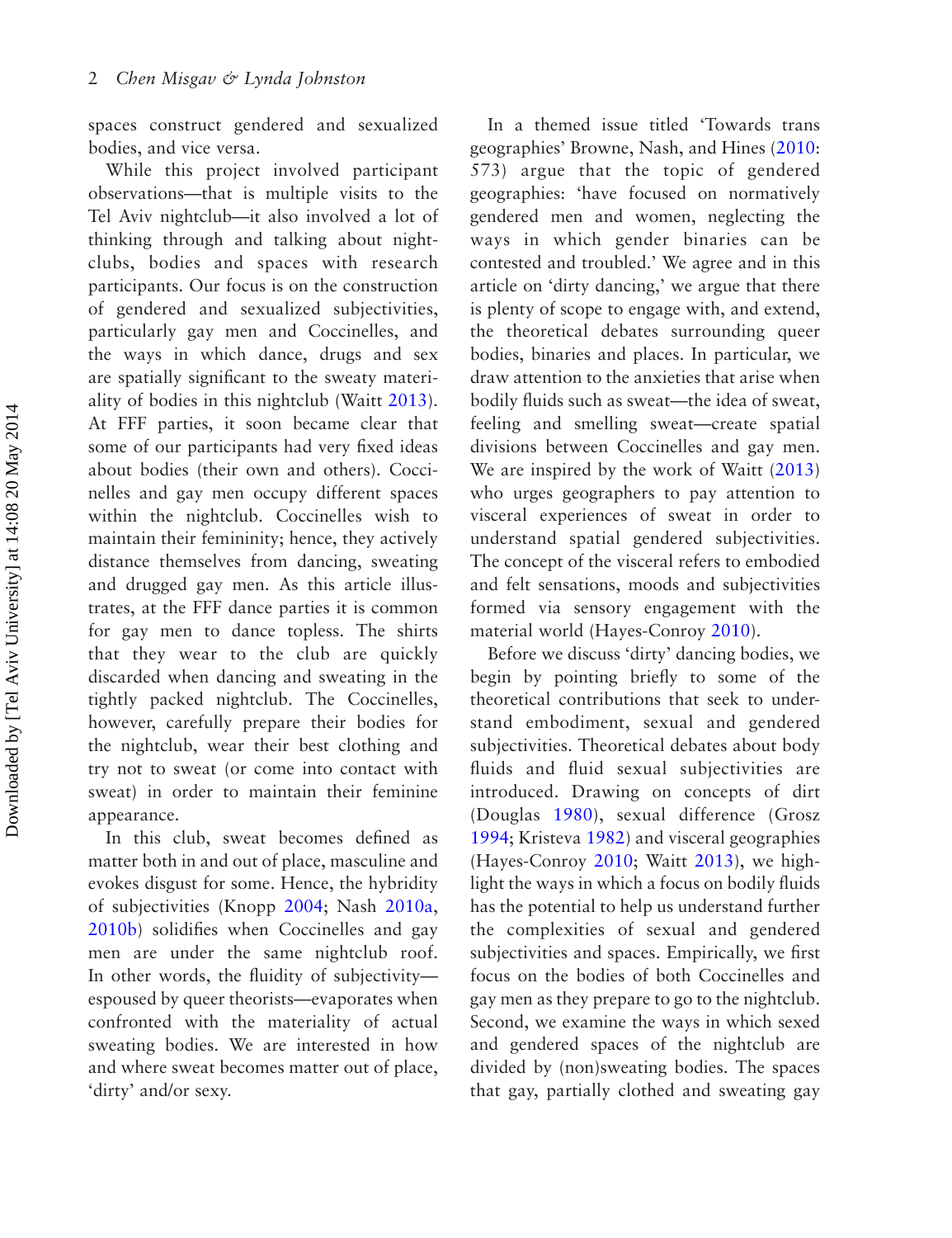male bodies occupy are distinct from Coccinelles' clothed and non-sweating bodies. Coccinelles, in particular, do not wish their own bodies to sweat, and they avoid being touched by other sweating bodies. By paying attention to the visceral geographies of sweat and sweatiness, we wish to prompt new thinking about the spatiality of queer subjectivities.

## Dirty theories, body fluids and trans subjectivities

Geographers have mapped out some of the relationships between place, space, bodies, bodily orifices and bodily fluids (Johnston [2006,](#page-16-5) [2009;](#page-16-6) Longhurst [2001,](#page-16-7) [2005;](#page-16-8) Waitt [2013\)](#page-17-0). Much of this scholarship draws on the work of anthropologist Douglas [\(1980](#page-15-2)) and feminists Kristeva [\(1982\)](#page-16-4) and Grosz ([1994\)](#page-15-3). To summarize briefly, Douglas argues that there is a connection between dirt and embodiment. Bodies have become symbolic of social order and bounded 'rational' systems; hence, bodily fluids such as blood, urine, milk, feces, semen, tears and sweat represent potential threats to social collectivity as they transgress acceptable social order. In other words, anxieties about pollution and purity are actually ontological anxieties about order and disorder, borders and crossings, being and not being. Bodies are deemed dangerous when orifices open and leak onto spaces and places, as well as other bodies. Therefore nothing becomes 'dirty' unless dirt exists as matter out of place and hence the power of dirt to threaten social orders.

Horror and disgust is expressed in relation to some fluids, while others may cause little anxiety. Kristeva ([1982\)](#page-16-4) builds on Douglas's ground-breaking text Purity and Danger (1980) to develop notions of abjection. The abject prompts fear and fascination because it threatens the distinction of binaries such as Self and Other, male and female, heterosexuality and homosexuality. Douglas does not pursue the relationship between abjection and sexual difference, rather it has been Kristeva [\(1982](#page-16-4)) and other French corporeal feminists (Irigaray [1984\)](#page-16-9) who argue that sexual difference is at the core of power relations and distinction between clean and dirty. The clinging viscosities of some body fluids are usually associated with femininity, while solidity and firmness are associated with masculinity.

Extending the discussions on bodily fluids and feminist geography, Waitt ([2013\)](#page-17-0) pays attention to the visceral sensations of sweat as experienced by a small group of young women in Wollongong, Australia. His participants ascribed to—and were inscribed by—essentialist notions of gender. The women spent a great deal of time trying to rid themselves of sweat and dirt so that they would be considered 'acceptable' and attractive bodies. Participants also acknowledge, however, that their sweat and sweatiness facilitated an '"intimacy" within everyday life, connecting people together, particularly in places called home' (Waitt [2013](#page-17-0): 14). Another geographer, Brown ([2008\)](#page-15-4), focuses on the geographies of cruising and public homosex and the body fluids and touch, and other scholars focus on touching bodies in spaces dedicated to gay sex, such as bathhouses and saunas (Nash and Bain [2007\)](#page-16-10).

Over the past two decades, social scientists, geographers included, have argued that trying to separate us/them, Self/Other, private/public, black/white and structure/agency oversimplifies complex issues relating to embodied subjectivities (Cloke and Johnston [2005\)](#page-15-5). Rather, these binary oppositions are mutually constituted (Grosz [1994\)](#page-15-3). Feminist and queer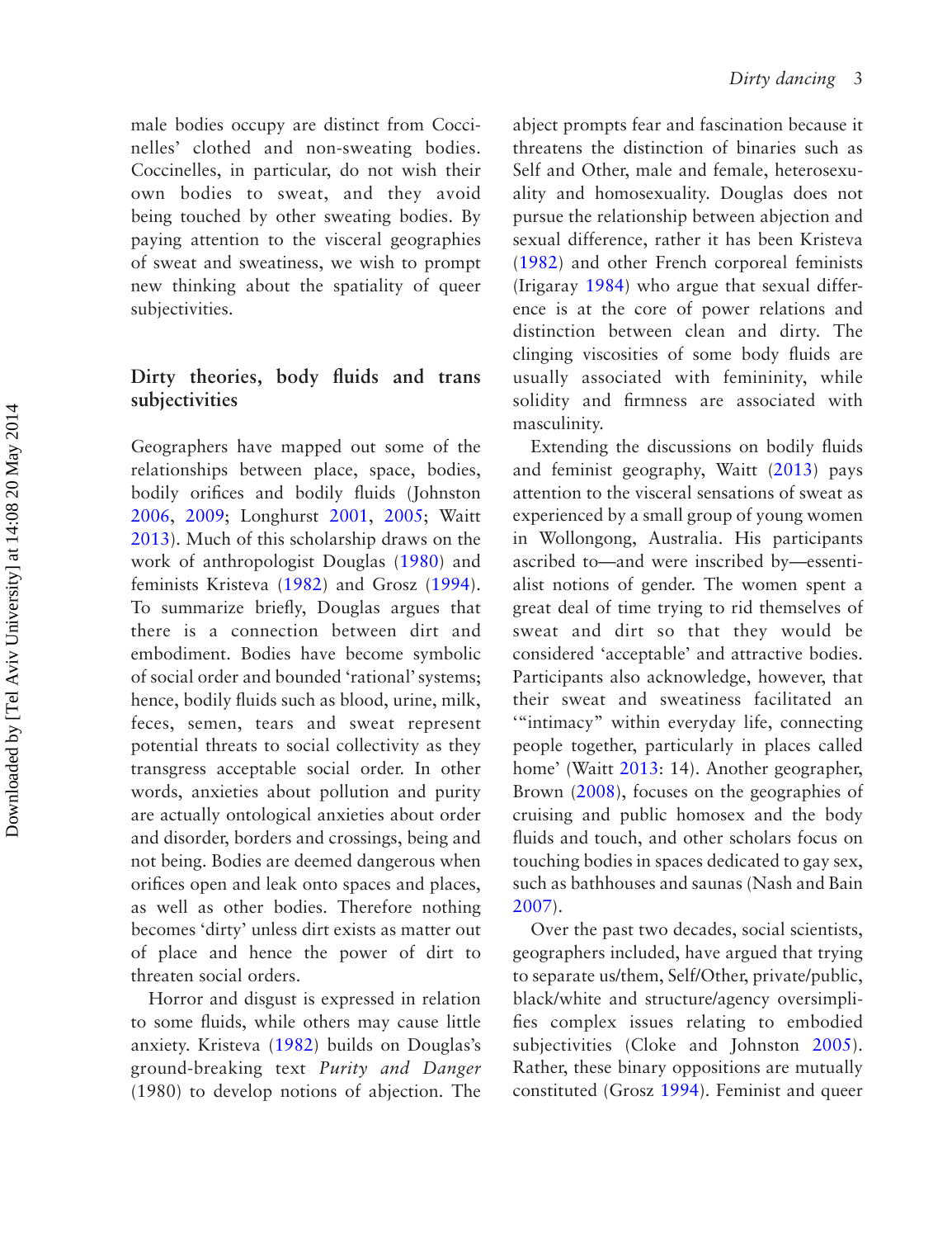geographers (such as Bondi [1992;](#page-15-6) Johnston [2005;](#page-16-11) Johnston and Longhurst [2010](#page-16-12); Rose [1993\)](#page-16-13) argue for the need to deconstruct binary formations such as man/woman, male/female, masculine/feminine, mind/body, rational/ irrational, sex/gender, heterosexual/homosexual and culture/nature.

Geographers interested in trans theories and queer geographies also argue for the need to destabilize binaries (see Hines [2007,](#page-16-14) [2010](#page-16-15); Hines and Sanger [2010](#page-16-16); Hines and Taylor [2011](#page-16-17); Hines, Taylor, and Casey [2010;](#page-16-18) Nash [2010a](#page-16-1), [2010b\)](#page-16-2). Much of this scholarship argues that gender is fluid and at times unknowable. Browne and Lim ([2010:](#page-15-7) 616) describe trans studies as 'a growing field of enquiry that seeks to redress both the absence of trans lives in queer theory (despite the conceptual deployment of trans subjectivities across this field).' Hines [\(2010](#page-16-15): 609) uses the term 'trans' to include a diversity of gender identifications. As one of us has acknowledged elsewhere it is not always possible to 'easily and unproblematically step out of binaries such as man/woman' (Johnston [2005](#page-16-11): 120) but the notion of trans can function productively to unsettle these terms prompting a questioning of their supposed 'naturalness.' This fluidity greatly affects how people experience different spaces at different times (see Doan [2007](#page-15-8), [2010](#page-15-9)). Doan ([2010:](#page-15-9) 64) notes that the 'tyranny of gender dichotomy is an artefact of the patriarchal structuring of gendered space and it is time to lay it aside, not just for trans people, but for all of us.'

It is within the urban clubbing spaces that we are interested and note the work of Hubbard [\(2012:](#page-16-19) 208) who argues, gay villages are often considered 'queer' spaces yet maybe unwelcoming for trans people, as shown in Browne and Lim's ([2010](#page-15-7)) research in Brighton, 'the gay capital of the UK.' Clubbing spaces, in particular, have tended to be

considered utopian and inclusive spaces where young people may express their identities (Chatterton and Hollands [2003](#page-15-10); Jayne, Valentine, and Holloway [2010;](#page-16-20) Malbon [1999\)](#page-16-21) and provide opportunities for drinking, dancing, touching, (partly) undressing, using drugs or having sex in dark toilets (Jackson [2004\)](#page-16-22).

While many queer spaces such as clubs and bars serve as important sites for constructing sexual identities, they also exclude the 'queer unwanted.' For example, old people may be excluded because of the number of commercial spaces in a youth obsessed scene (Casey [2007;](#page-15-11) Hughes and Deutsch [2010](#page-16-23)). It is not only old people who may feel unwelcome in a queer club. Other 'unattractive' people such as drab dykes (Browne [2007](#page-15-12)) or people of Asian ethnicities (Caluya [2008\)](#page-15-13) experience marginalization in these spaces.

This scholarship is vitally important yet we cannot find any research on the interactions between transgender women and gay men. Before discussing these issues, we first explain the research context and methodology on which this article is based.

## Researching FFF party: Tel Aviv gay scene and methodology

The development of LGBT nightlife not only has important consequences for the creation of subjectivities and pride, but also has a major impact on heterosexual cultures of 'going out' (Chatterton and Hollands [2003\)](#page-15-10). Such an evolution happened in Tel Aviv in the mid-1990s when the gay scene started to grow at the same time as the heterosexual club culture (Shor [2008](#page-17-1)). It was in 1994 that 'Playroom Parties' (they later became known as FFF) started in Tel Aviv's city center 'straight' club 'Allenby 57.' It was clear to the club owners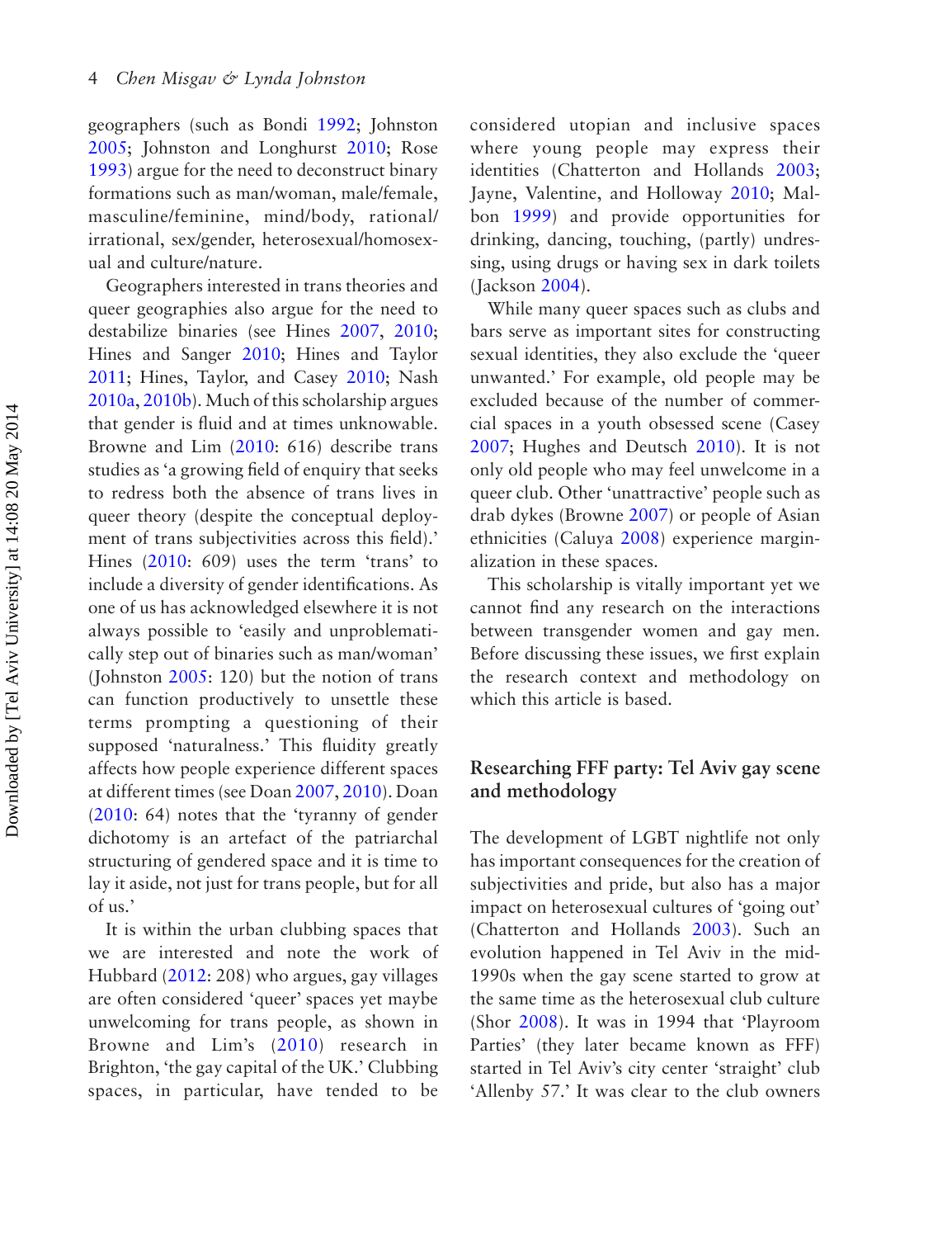that they had to dedicate the main clubbing night—Friday night—to a gay party (Shor [2008\)](#page-17-1). This was a time of great changes for the Israeli LGBT community—legally, publically and in the media (Gross and Ziv [2003\)](#page-15-14) which saw the rise of gay clubbing.

Changes in Israel's sexual politics serve as the background for the rise of the gay scene. Until the late 1980s, Israel was a conservative place for LGBTs and in many ways excluded them from the public sphere. The turning point was the 1988 amendment of the penal code that prohibited homosexual intercourse. This penal code was adopted from the British mandatory law and although rarely used, its amendment in March 1988 started the Israeli gay legal revolution (Harel [1999\)](#page-16-24). At this point, LGBT subjectivities started to be recognized not only legally but also in the media, in public and even in the Israeli army (Kama [2011](#page-16-25)). Maybe the best example of this was the story of Dana International, a trans woman who represented Israeli at the Eurovision song context in 1998 and won. She became a cultural icon in Israel (Ziv [2000](#page-17-2)) and leader of local and global human and gay rights (Gross [2013a\)](#page-15-15). In this context, Tel Aviv became the gay capital of Israel, and unlike the formal capital, Jerusalem, started to support financially and socially—the LGBT community (e.g., by producing the biggest gay pride parade and financing the LGBT center) (Alfasi and Fenster [2005](#page-15-16); Kama [2011\)](#page-16-25). These changes led to the rise of the gay nightlife scene in Tel Aviv and growing numbers of gay tourists. These 'rights' are controversial, particularly within the context of Israeli –Palestinian relationships. We are mindful of the growing global gay movement who names these 'rights' as 'pinkwashing': a strategy to conceal the violations of Palestinians' human rights behind a progressive image personified by Israeli gay life (Gross [2013b](#page-15-17); Schulman [2011\)](#page-16-26).

In 2008, Chen embarked on a research project titled 'The Night Club: the Sexualized Body, Identity and Space.' The aim of the project was to examine gay nightclub spaces, and specifically the gendered and sexualized embodied spaces of gay men and Coccinelles. The location 'Haoman 17' in Tel Aviv was chosen as this was a local mega club which has been hosting the FFF parties for more than a decade. Moreover, this venue is deemed to be the most attractive and popular venue for (mainly) gay males—both locals and tourists.

Chen was familiar with the club and particularly their Friday night FFF parties. He conducted field research with participant observations. Chen arrived every second Friday night to the club soon after the doors opened, and instead of spending the whole night with friends in the main bar or dancing floor, he moved from one hall to the other, writing some notes about where people spent their time in the club, what they were doing and their gendered and sexualized clubbing differences. Because it was almost impossible to write 'regular' notes during the party, the notes were written later when Chen returned home. In some cases, he also wrote some brief notes on his cell-phone in order to remember important things or took short videos on the cell-phone. Both recordings helped later when writing fuller field notes.

Chen used his body as an instrument of research (Longhurst, Ho, and Johnston [2008\)](#page-16-27) by attending and being part of the nightclub, e. g., dancing, drinking and talking with people in the club, but remained alert to his main role as a researcher. This was challenging when friends asked to have more drinks or dance in a different hall. Chen, like Bain and Nash [\(2006](#page-15-18)), experienced angst about what clothes to wear each time he went to the club or whether to drink, but decided to wear his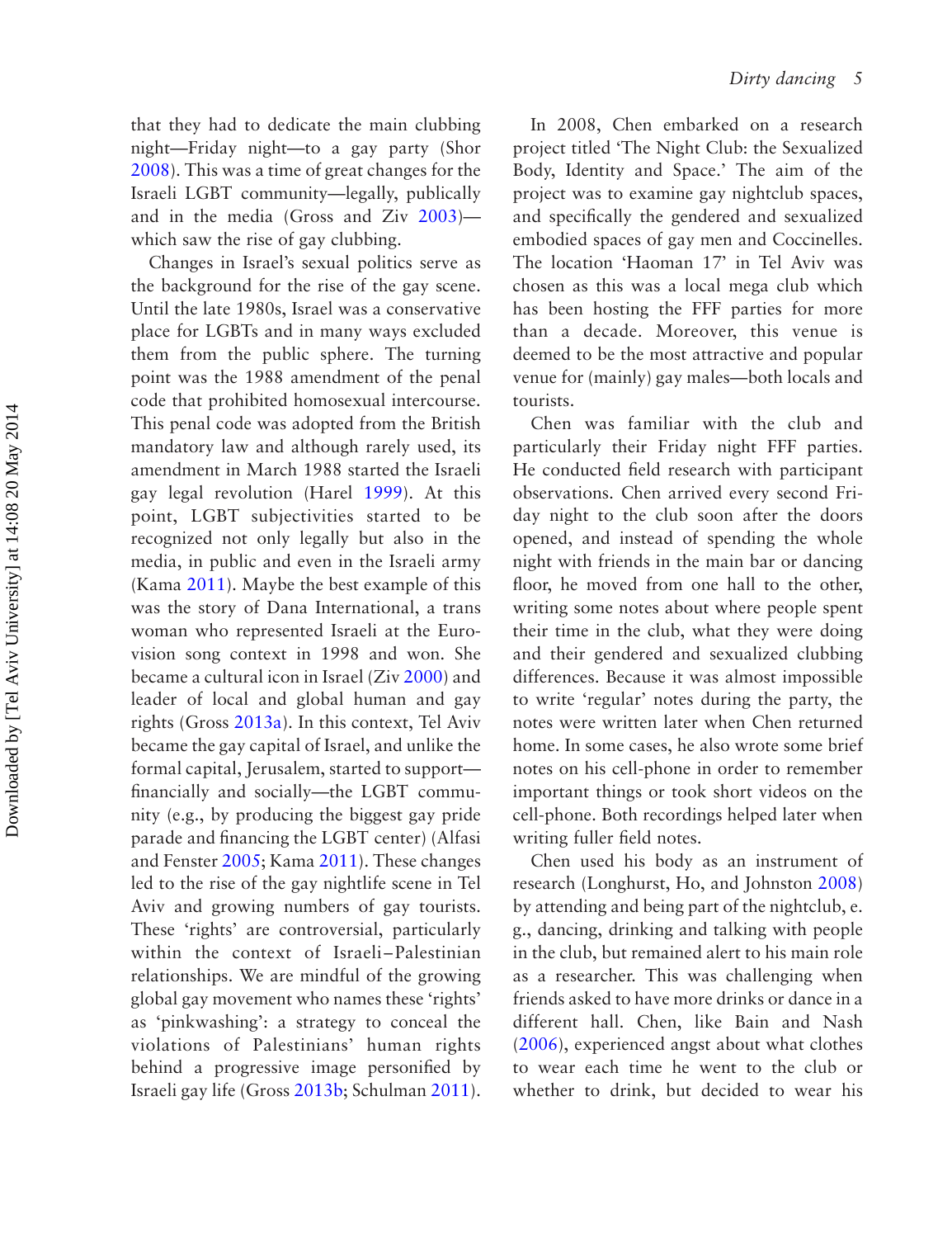<span id="page-6-0"></span>

Figure 1 Sketch of the club and the sub-divisions of spaces within it (created by Arc. Roni Bar).

regular clothes and drink the minimum he could in order not to be drunk. Paterson ([2008:](#page-16-28) 565) adds this about clubbing research: 'you have to be there, do those activities, for it to become meaningful to outsiders ... [there are] interconnections of flesh, sympathy, feeling; alternative modes of embodiment; imaginatively transgressive acts of gender blending and sexuality.' From time to time Chen stayed longer in the smaller hall in order to watch interactions. As a researcher, he experienced fieldwork via touching, feeling and being part of the thinking about geographical practice in the production of the knowledge (Tolia-Kelly [2010](#page-17-3)). Participant observation notes were used to understand the ways in which people, gay men and Coccinelles maintain gendered and sexed spatial divisions in the nightclub.<sup>[2](#page-15-19)</sup> The next research stage was to take these observational insights and talk about them with interviewees.

As previously noted 'Haoman 17' is one of the biggest clubs in the city hosting the biggest gay party (as well as major events such as the annual gay pride dance party). It is divided into two main dancing halls, each one of them includes a bar, a DJ work-station, toilets and a space for dancing (see [Figure 1](#page-6-0)).

What arose from the intensive observations was a clear spatial division between gay men and Coccinelles within the club. While gay men concentrated in the main hall—crowded together around the dancing floor or the bar the Coccinelles accumulated next to the bar on the small, secondary hall.

Following these, insights in-depth interviews were conducted with clubbers—three gay men (ranging in age from 25 to 40) and three Coccinelles (all in their 20s). Another interview was conducted with the club's public relations manager who has been working there for nearly a decade and could share some information regarding the people who use to come to the parties (hence seven interviews were conducted—three trans women and four gay men). While it was easy to find gay men who were willing to be interviewed about their experience in the club (mainly because as a gay man, Chen has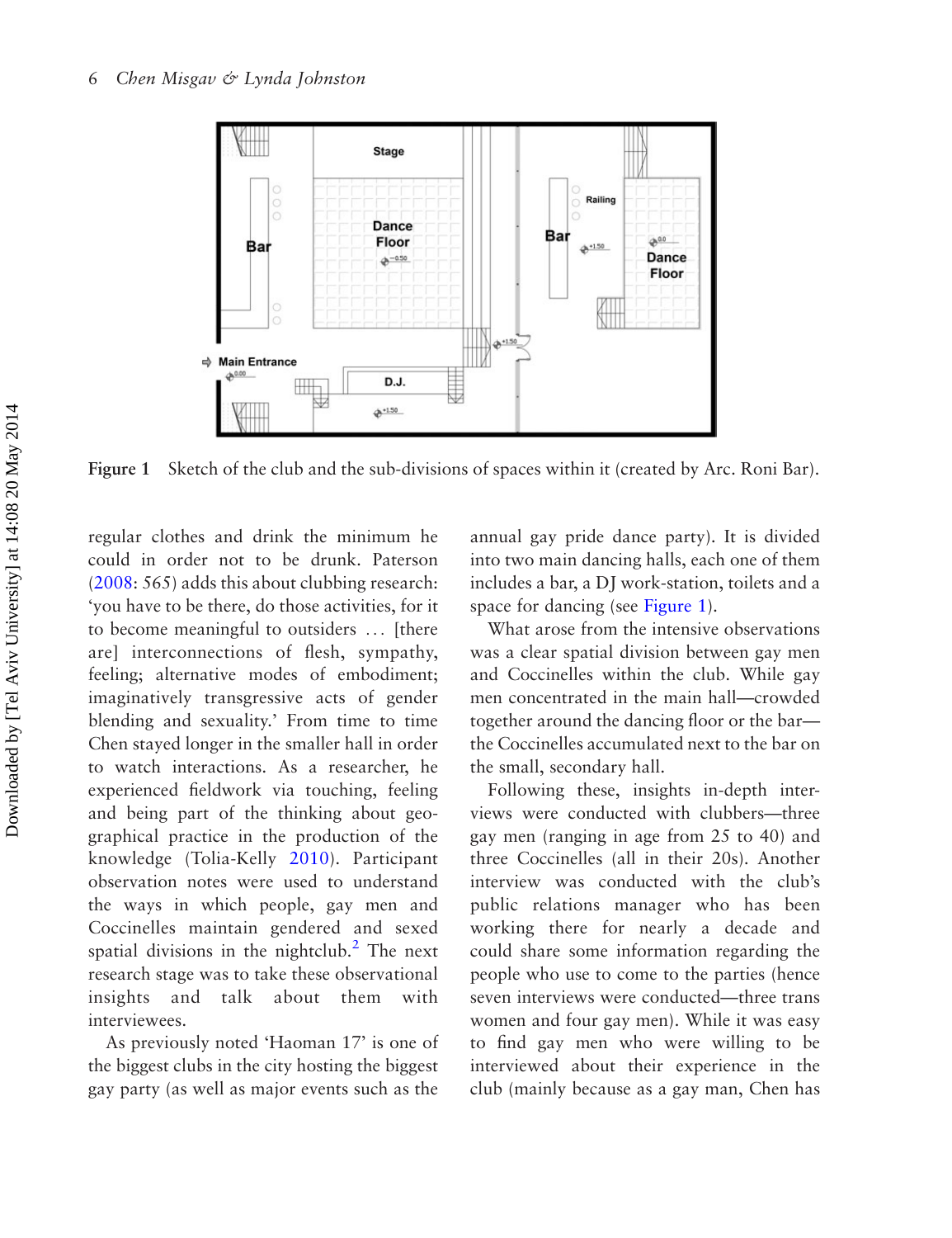an informal and personal connection to some of the male clubbers, but also because of their number and dominance in the parties), it was not easy to contact the Coccinelles who attend these parties. Many of these women earn their living in the sex industry; they are part of a very small and close-knit group and their experience with interviews are not necessarily positive because people usually ask them about their sexual practices. Chen's attempts to contact them during the parties, or via shared friends, failed and for long time they refused to take part in the research. Finally, with the help of the FFF PR person, one Coccinelle—who is a respected leader within the trans community—was willing to meet and talk. The meeting took place in a cafe and after an hour she invited Chen to move the interview in her flat. Because she trusted Chen, she agreed to help and convince two of her close friends to take part in the research too. It is important to mention that although it took a long time to find interviewees from this small trans community, no pressure was applied and women who refused to take part in the research were not asked again. Only women who agreed to do so were interviewed.

Although this project draws on a small number of participants (seven interviewees in total) each interview was long, insightful and a great deal of clubbing experience was shared. All the interviews were semi-structured and included the same questions about the experience and spaces that are in use in the club and before the going out. The interviews were transcribed in full, translated from Hebrew to English, and both Chen and Lynda analyzed these together with the earlier information from the observations. Two main themes emerged: 'preparing the body to (not) sweat' and 'the gendered spatiality of sex and sweat inside the club.'

### Preparing the body to (not) sweat

One of the main insights from the interviews was that for both gay men and Coccinelles, the experience of going out to the club is very fluid in time and space. In other words, the club experience starts hours before the actual time in the club itself and in different spaces and places such as home, the hairdressing salon, a friend's places or the car. These spaces are crucial when preparing to attend the club. Julia, a Coccinelle, began by describing what she does to get her body ready for FFF:

From the moment I decide to go out, I know exactly how I want to be and be seen. From the beginning of the week I know which contact lenses to put on, what to wear, how my hair will look, which jewellery, for example, I will wear. I have a casual look and a less casual look, it depends on whether I'll want to dance or not. If I'll go dancing I wear a comfortable shoe, with a heel, but a low one. Not a tennis shoe anyway .... With me everything is feminine! .... The makeup takes me at least an hour. I'm always made up when I go out, it's a must. It takes a long time because it's really heavy makeup. (Julia, Coccinelle, 28 years old)

Suzan, another Coccinelle, also pays attention to make-up, hair and clothing. She says:

I spend a lot of time on the hair and makeup and the rest ... add hair extensions, arrange ... in terms of the makeup, I obviously put on makeup, you can't go to a club without it ... it's not every day that you go out clubbing! It's a club! You can't not put on makeup! (Suzan, Coccinelle, 28 years old)

Suzan, Julia and the Lori all talk about the importance of using one's body at the nightclub to 'put on a show' and to maintain their name and image. Their actions also reinforce others who claim that clothing,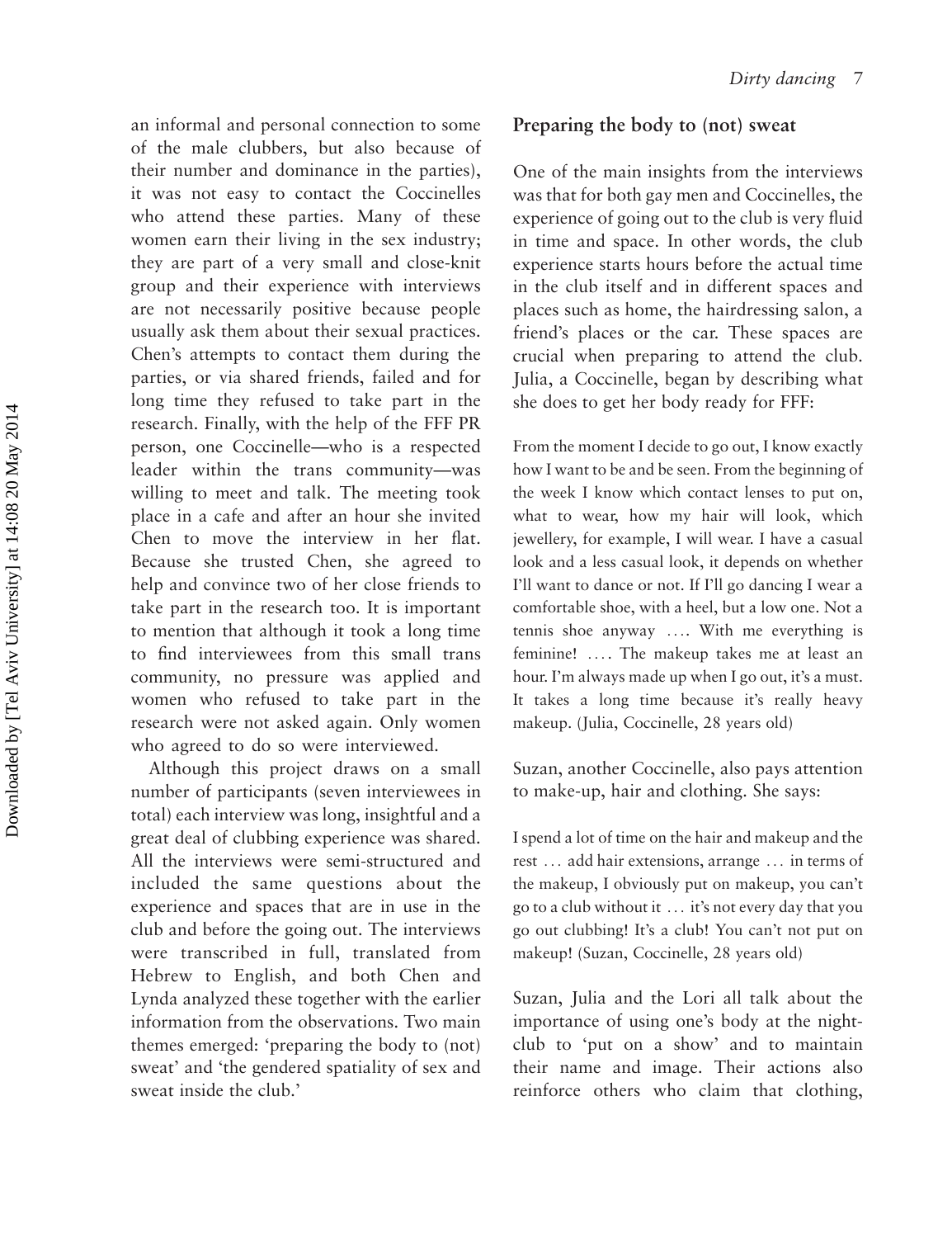make-up and other bodily decorating not only help transwomen pass as women, but also shape the ways they embody womanhood. In other words, their subjectivities are shaped through bodily decoration (Schrock, Reid, and Boyd [2005\)](#page-16-29). Lori states that:

the Coccinelles usually glamorize, wear a dress ... dress up, glamorize to maintain a name and image. Each one goes out there and puts on a show .... Men usually come in sneakers but for us—the Coccinelles—it usually borders on the uncomfortable. We wear things that might not be so comfortable ... . One suffers for the image. For a man it's different, he doesn't need to invest as much ... . Sometimes I go to the hair salon at noon, sometimes just to attach extensions and blow-dry or fix a ponytail ... . A club is like an outing that's a thing especially for us when I know that the entire world is there ... I care, I want people to look and say 'she looks good' and not, god-forbid, she looks horrible. (Lori, Coccinelle, 26 years old)

Lori also pays attention to her hair and makeup in addition to what she will wear to the club:

Besides the dressing, you know, talk about the hair and makeup ... . Some wear certain wigs, which is nice too, and I put on makeup, I always put on makeup! ... . I'm always made up. Sometimes I tell my friends 'it doesn't matter what you wear, if you're wearing makeup you can be the best looking one in the club ... . Our face is our business card' ... . To look good it takes makeup, hair, and an outfit. (Lori, Coccinelle, 26 years old)

Lori and the other Coccinelles are very focused on their bodily preparations and the way they wish to look at the club. It was clear from observations in the club that bodily preparation and maintenance is very important for the Coccinelles. Similarly, Waitt ([2013:](#page-17-0) 8)

reports that his participants reflected on the pressure to 'always look clean and presentable' whereas sexist discourses allow men to be more casual with their bodily appearance.

So, we ask, how do Coccinelle and gay men interact in the nightclub? Suzan provides a response that acknowledges marginalization (and tensions) yet also sameness:

We the Coccinelles, for us the body is something! And the appearance! And still, just because we're a minority, within a minority, within a minority, within the gays and lesbians, and the rest, doesn't mean that we're all the same. People don't know about us because they're afraid of it ... quite fearful of it. The point is that you want to enjoy yourself, drink a little, let loose, and that's what the outing is all about. I'm not looking for a fuck in the bathrooms at the club, you understand? I never go to the club to meet—it doesn't happen. (Suzan, Coccinelle, 23 years old, emphasis in the original)

While for Suzan, the club is a place to show off her body and have some fun, it is not a place to meet and have sex. For Lori, the club is a place to meet friends and show others the process of bodily changes:

When I started the process of becoming a women I used to come to the club to meet more people ... . Each one wants to show the beginning. When a man goes from gay to Coccinelle he goes from an anonymous to conspicuous and it is interesting for the particular crowd. Who is this new girl who is at the club? Who was she before? What did she do? How is she dressed, made-up, what is she doing? (Lori, Coccinelle, 26 years old)

Lori presents the situation for new and young transwomen. For them, their body presentation is a major reason for going out to the club. This insight follows other scholars' arguments about the social, emotional and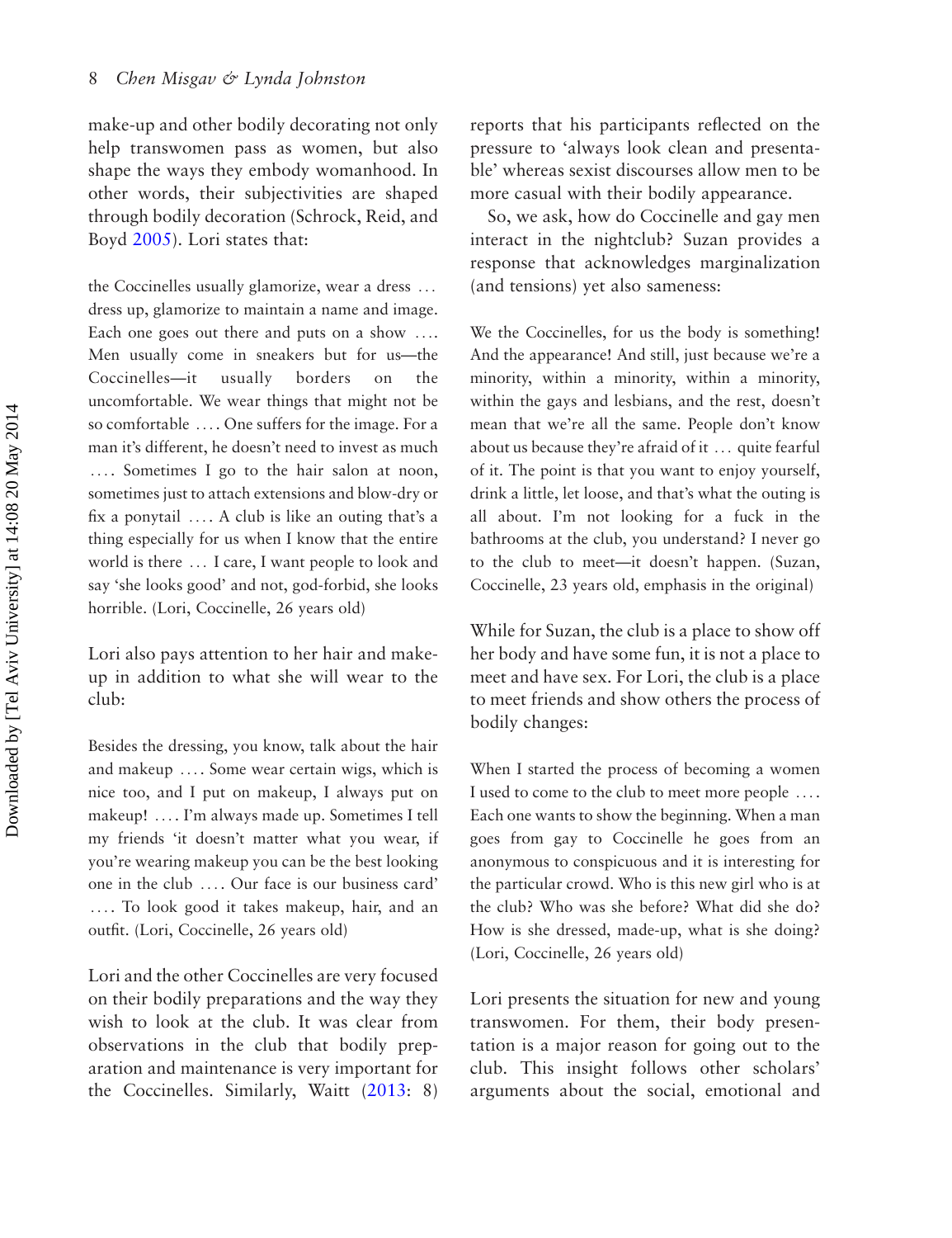psychological importance for transwomen to meet each other and re-present their bodies in the same space (Schrock, Reid, and Boyd [2005\)](#page-16-29).

For gay men, the club experience also starts earlier than the actual time of entering the club. Like the Coccinelles, they prepare their bodies hours before they go out. But unlike the Coccinelles, the comfort and ease to take off shirts is most important, particularly for Ben:

What I usually wear are shorts and t-shirt that I'll take off pretty quickly at the beginning of the party ... . It's like you're selling your merchandise, what you brought tonight and your merchandise is obviously your body. If it was possible to show more I would probably show, but my boyfriend won't allow me ... [laughs]. My friends wear the same thing and if it's not hot then jeans and an undershirt. The top is always something that comes off. (Ben, gay man, 37 years old)

Shay shares a common experience and reinforces the importance of 'a good look':

The undershirt usually comes off very quickly so you need something relatively light that doesn't take up room, and when I take it off I'm only wearing jeans so I shove it somewhere, you know. During the summer the choice can be shorts. The decision is based on if I'm hot or not, very simple ... I need something practical that has pockets and is comfortable and not too warm, and it's less of a fashion statement but still needs to fit well and look good! (Shay, gay man, 25 years old, emphasis in the original)

Shay went onto explain another embodied dimension—taking drugs and drinking alcohol at the club. Drugs enhance particular bodily performances within the club itself, and they are also an important part of the preparations to the party:

Well, it's quite an operation, each of these parties ... . It starts with getting organized (with drugs etc) here ahead of time at home with everything that you need to get for the party. First we meet up at one of our friend's places, [and] drink ourselves to death. Why do we drink like this at the house before the party? I think it's part of the story and it heats things up before we get to the club and it's also fun to be together with friends before going out. (Shay, gay man, 25 years old)

Shay continued to describe the way he dresses for the parties. His description is totally different from that of the Coccinelles and it has to do with the enactment of different gendered and sexualized subjectivities during the party itself. But Shay also refers to another important factor in the decision of what to wear. He is concerned with the dirty and flooded bathrooms, the fact that the club is very packed and his shoes might be damaged:

I dress up rather simple, usually an undershirt and jeans, regular shoes—preferably black because of all the filth there. I have my regular party shoes that I don't wear anywhere else but there because you have to go to the bathroom there and these are shoes just for the club ... . If it's a long party like an after party or if I know it's going to be filthy or especially warm and I'll have to use the toilets, which are always flooded and it's disgusting disgusting disgusting. (Shay, gay, 25 years old)

The tension created by the dirty spaces of the club, particularly the bathroom, evokes disgust as body fluids are deemed to be highly unstable and may contaminate bodies, clothes and shoes. The bathroom is a volatile place where bodily boundaries are broken and resealed (Longhurst [2001\)](#page-16-7). Hence, Shay feels anxious about his own body in the space of the club's bathroom. Grosz ([1994\)](#page-15-3) reminds us that some bodily fluids are more threatening than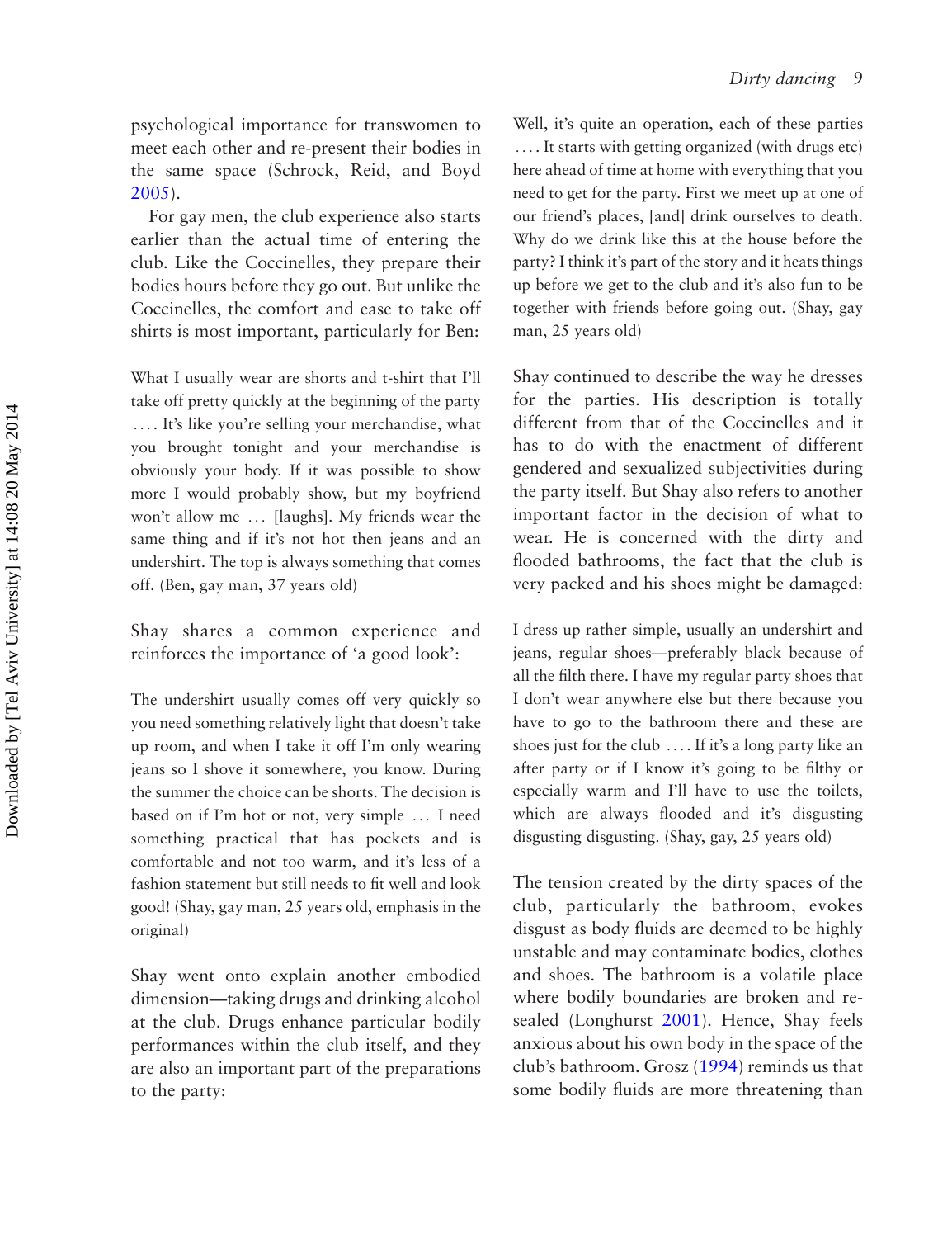others. Bodily fluids have 'different indices of control, disgust and revulsion. There is a kind of hierarchy of propriety governing these fluids themselves' (Grosz [1994](#page-15-3): 195). It is in the space of the bathroom that binary discourses of inside/outside of bodies are destabilized.

Gilad, the party's public relations manager, reflects on the differences between gay man and Coccinelles:

When people decide what to wear to a club it's usually something simple that can be taken off, especially the shirt, that for the gay guys usually comes off quickly .... People come to dance and letloose and forget about themselves so fashionable and elegant outfits don't serve the purpose for which they come to the club ... . Lesbian or straight women usually wear flats and not heels, that is, a casual look, but the Coccinelles come to a 'fancy restaurant,' and that's how they see it. They wear the nicest outfit there is and it's usually very revealing—both to be seen and to show the new surgeries—boob job, lips, etc, and their hairextensions are very obvious, stilettos and anything that can be seen and presented as the 'natural woman.' They want to present the real and natural woman, sometimes they're taller and wider than a regular woman so the outfit is there to refine it. The party staff tend to nickname the Coccinelles 'traveliot,' that is they're on a journey from male to female ... . As someone that's been working here for years, I really see the process and transition for a man, usually a feminine man to a woman.

These embodied differences for gay men and Coccinelles at the nightclub is a prominent research theme and one not discussed elsewhere. Doan [\(2010](#page-15-9): 638) shares her experience of meeting other transgendered people which 'suggests that there is a wide diversity in our understanding of what gender is and how it should be displayed.' While both gay men and Coccinelles want to show off their bodies, to have fun and meet friends, the Coccinelles also use the space of the club to show their transition from man to woman. Thus, Coccinelles put a great deal of effort into revealing their feminine bodies at the nightclub.

## The gendered spatiality of sex and sweat inside the club

We now consider more closely the spatial experiences within the club. As noted by Chen at the beginning of this article, the club has clear divisions that reflect spatialized subjectivities. One of the Coccinelles—Julia explains why she and her friends prefer a separate room:

We, the Coccinelles, love Motti's room [the smaller room in the club where DJ Motti Sa'adya plays]. Up until they open the room, I stand at the entrance to Motti's room in the inner part of the club, by the stairs with all my Coccinelle friends, everyone just stood there. First of all, the music Motti plays really catches us. His music is totally different from the trance beats in the big room and also, Motti is more connected to us, the Coccinelles. (Julia, Coccinelle, 28 years old)

She gives a spatial description of the small inner room:

In the room I have my usual spot. It's next to the bar, in front of the DJ stand, just across, by the handrail. I stand on the handrail or on the bar itself. My close friends also stand there, my male friends that I told you about, my partner, also my roommate and a few other girlfriends and Coccinelles friends—we all go out together. That's how it always is with the Coccinelles, they have their own spot. They also concentrate together in one spot by the bar. It's like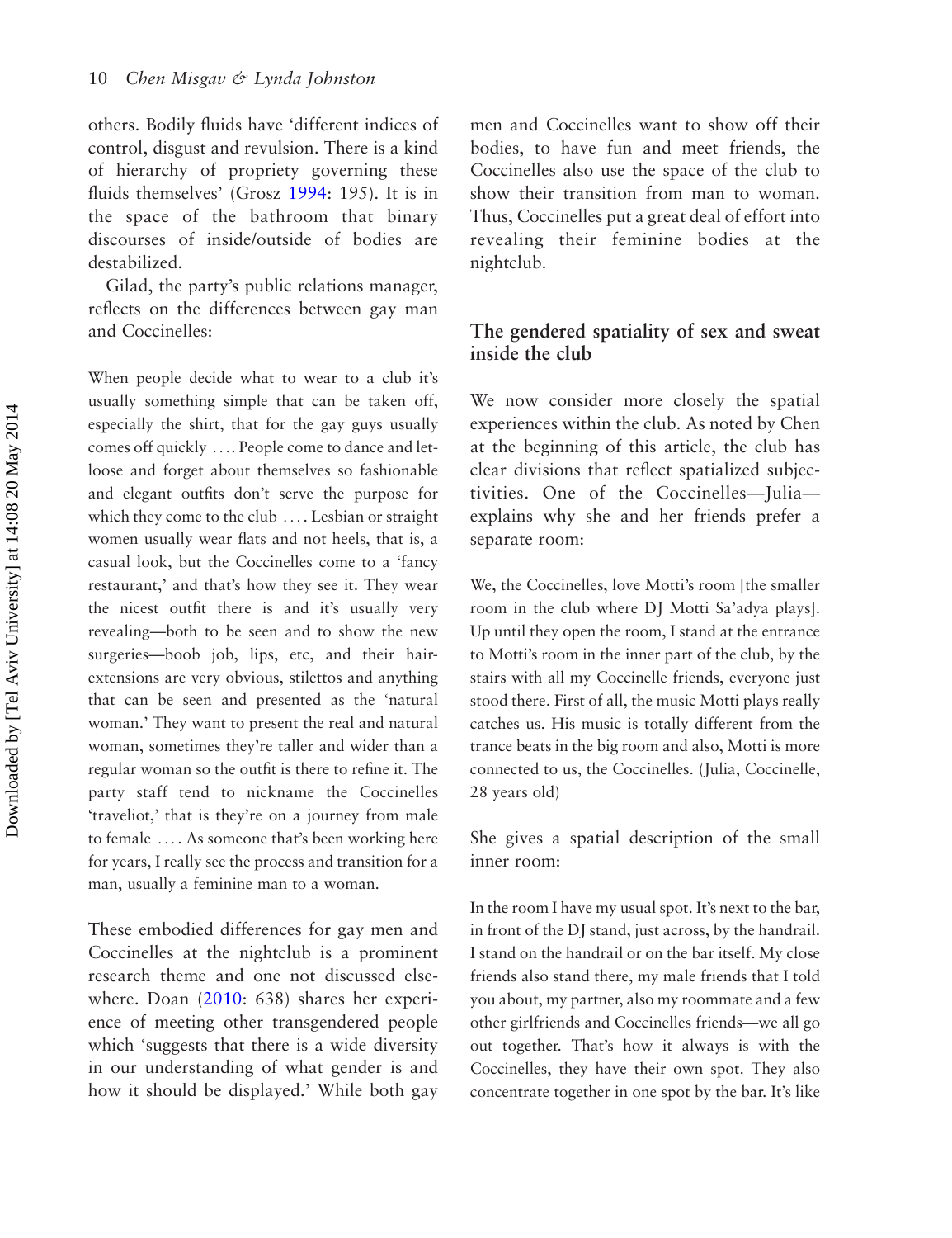the Coccinelles who always stand by the entrance to Motti's room before the room opens, by the door, they like being there and waiting for the room to open so they can get to their favorite place in the club. They could spread out, the club is big, they don't, don't just wait there. (Julia, Coccinelle, 28 years old)

Lori also explains why the Coccinelles prefer the small room, but unlike Julia, she adds the desire to stay away of the bodies affected by the drugs. Hence, the Coccinelles create a club within the club by this separation, something like a room of their own:

The truth is that I'm not at the big dance floor, I'm always in Motti's floor. It is more intimate and most of the Coccinelles are there and it's more enjoyable to be with each other, drink, gossip with each other, etc. ... Motti's room has become the Coccinelle's club, for us, as Coccinelles, the fact that we're there in a group makes it a social gathering, in the same way that for the gay guys it's the Friday night hookup. For us it's the social gathering, a place to go out, clear the head from work and daily life ... I don't like all the stoned people in the main room. I'm not into the idea that people are high or sweaty, topless, aggressive or showoffs. (Lori, Coccinelle, 26 years old)

Coccinelles actively avoid going to areas of the club where there are sweaty bodies that may disrupt their feminine identities. The back bar of the club is where they can be safe and keep themselves from what might threaten their dress, make-up and hair design.

From a gay male perspective, Dean explains 'their' part of the club, and the fact that it is rare for these two groups to meet within the club. Moreover, he shows the complicated spatial arrangement between the gay male clubbers within the main dancing hall and even on the dancing floor itself:

We're always on the main floor but even there we have our area and there are parts of the floor that territorially speaking aren't ours because there are different groups, and each group of men have their area on the floor. I might go and say hello to someone from a different group but won't dance there and in the end always return to my group and our area ... . We'll rarely find ourselves in Motti's room, and sometimes I won't go in there the whole night. (Dean, gay man, 40 years old)

Shay goes further to say that small hall, where the Coccinelles are, disgusts him. While the Coccinelles also concentrate in the small room partly because of feelings of disgust—the smell, sight and touch of sweat—Shay feels disgust not only of the bathroom, as he explained earlier, but also by feminine subjectivities of Coccinelles who prefer Motti's room:

I personally don't go near Motti's room. I can't go near there. The people and music disgust me. I don't like the ochtchas [slang term for an ultra-feminine man] there, the crowd, and what goes on in that place. It's a really uncomfortable space and I don't go near there. (Shay, gay man, 25 years old)

Later, when I asked Gilad (FFF's public relations manager who has a nuanced understanding of gendered and sexualized subjectivities and groups of clubbers) about this spatial and social arrangement, he confirmed the spatial divisions. Rather than focusing on this tension between clubbers, he remarked that the club had a space for everyone:

The Coccinelles are always at the bar in the small room - Motti's room. It's 'to see and be seen.' They keep their place because to dance means to get crazy and not be a maniac, which means letting loose ... . They dance but by the bar in Motti's room with a drink in their hand like ladies who don't get wild.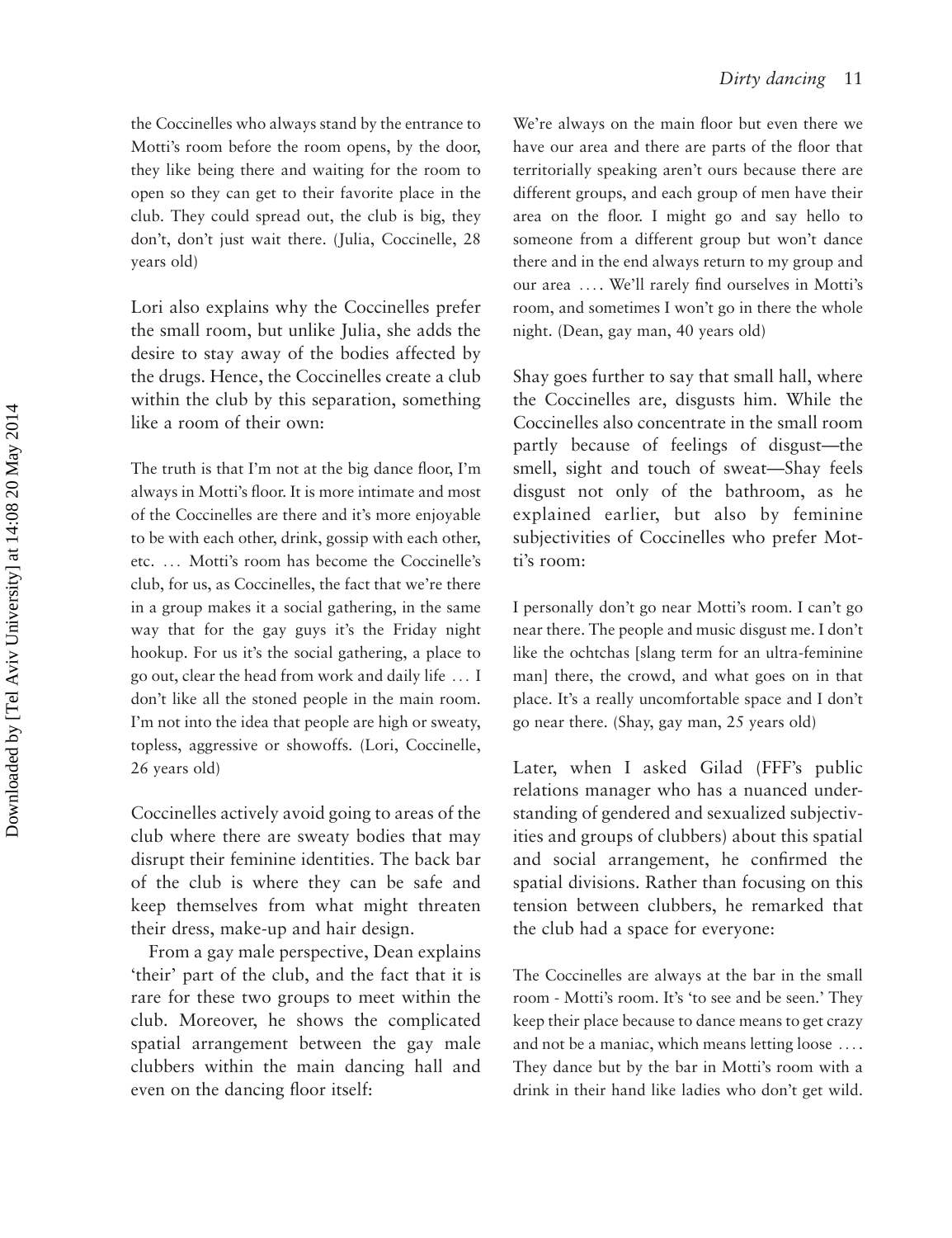The club's big space, and the different music in each of the room, turns the club into a party for the community because it works for everyone, not just for men who are looking for a fuck or drugs, but for everyone. Also the Coccinelles seek to have more of a social gathering. Each one has a corner that fits. The staff call Motti's room 'The Diva room.' Motti, the DJ, is feminine himself and connects to the Coccinelles and the music is relatively relaxed and it's less crowded. (Gilad, gay man, 29 years old)

We pause to consider more deeply these feelings of both comfort and disgust as they are important when considering what to wear to the club, as well as the creation of spatial divisions, subjectivities and tensions within the club. As already mentioned, some geographers have paid attention to the performativity and practices of nightclub culture and dancing (Bain and Nash [2006](#page-15-18); Chatterton and Hollands [2003;](#page-15-10) Malbon [1999](#page-16-21); Nash and Bain [2007;](#page-16-10) Thornton [1996\)](#page-17-4). Our findings add to this scholarship by focusing on the way in which embodied feelings shape gendered and sexed subjectivities, experiences and spatial layout of the club. In another example, Julia talks at length about feelings of comfort and disgust within the club and the way these feelings embody the space of the club:

All around me are my Coccinelle girlfriends so they will accept me as I am. But I want to say something about the bathrooms. The bathrooms at the club are horrifying! It's absolutely disgusting when I need to use them or when I want to go there. All the people who fuck there ... it's really awful ... when I go to the bathrooms, the toilet seats are broken, unhygienic, with condoms on the ground and the air-conditioning doesn't work well so everyone is sweating and the smell is bad. In the bathroom area I feel very uncomfortable. I'm wear heels and can easily slip ... . It's disgusting ... There are tons of sweaty guys and I don't want them touching me ... .

It grosses me out ... . If someone who is dripping sweat gets close to you because someone else pushed him, what can you do, recoil and think that it's gross. Which is why I'm always surround by friends, to get away from all the sweaters and such, I don't want all that on me. The place is quality, everything is at a high-level, the music and all, but the sweaters there are gross. (Julia, Coccinelle, 28 years old)

It is clear from Julia's description what makes her feel uncomfortable in the club due to the aroma, sight and feel of sweat on bodies, as well as body fluids in bathrooms, on toilet seats and flooded floors. A young woman in Waitt's ([2013:](#page-17-0) 8) study reported the same experience and feelings:

I actively avoid going to places like 151 [nightclub] because it is just filthy and filled with sweaty people. That is a major reason, people come out of 151 covered in sweat. Although I like to dance, I will spend a lot of time making myself ready to go out, I don't like to get drenched in my own or other people's sweat ... . Sweaty dancing is not fun there. If you are out in town wearing a pretty dress and heels, you don't really want to be getting gross.

Clubbers' reactions to sweat in Wollongong and Tel Aviv are in line with Longhurst's [\(2001](#page-16-7): 32) argument that bodily fluids are part of a gendered discourse employed to maintain a masculine/feminine binary. Sexist discourses work to allow men 'to smell sweaty and unpleasant without losing any of their masculine identity, women who don't smell sweet are traitors to the ideal of femininity and objects of disgust' (Classen, Howes, and Synnott [2003:](#page-15-20) 164). Later on in the interview, Lori agreed with Suzan and said:

I'm not into guys who are high or sweaty, without shirts, aggressive ... people who come to the club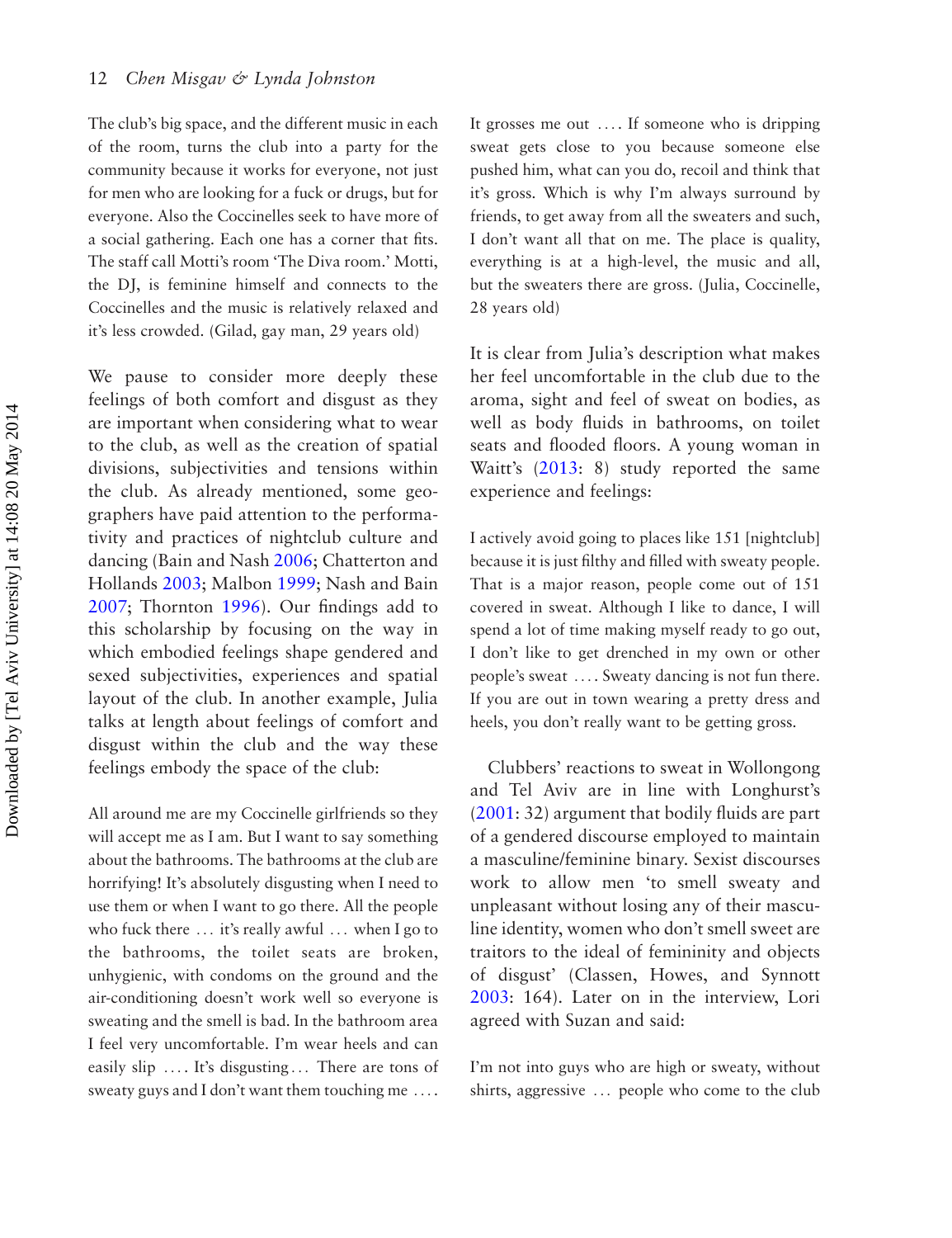with the intent of showing off and to be 'I'm the prettiest' or 'I'm hot'. (Lori, Coccinelle, 26 years old)

Lori is adamant that she does not want to be surrounded by men who are high, sweaty or aggressive. For these reasons, she stays in Motti's room where most of her (non-sweaty) Coccinelle friends are. Waitt ([2013:](#page-17-0) 5) notes that a 'visceral approach is attentive to a more sensually attuned body, which takes account of, and learns how to negotiate space through, a range of sensory registers.' In the nightclub, we became attuned to the bodily negotiation of sexed and gendered norms and club codes.

For gay men who like to dance in the nightclub, taking shirts off is part of the embodied and sensuous experience, as Ben notes:

It's obvious that I take my shirt off for the reaction ... . So people will look at me ... I'm obviously hot in the club, I also dance and I'm surrounded by tons of people, it's always hot there ... there's contact with other people whether we want it or not ... depends on what my situation is ... . If I'm high because of the drugs it turns me on and doesn't bother me and I enjoy the contact, and if I'm not high it annoys me and I'm not always comfortable with strangers touching me, sweating on me, and clinging to me, and usually the gay guys scratch me because they shave their body. (Ben, gay man, 37 years old)

When Ben is high, he enjoys touching and being touched by other sweating bodies, yet, without drugs he—like the Coccinelles—feels annoyed and uncomfortable being in close proximity to other sweating bodies. When bodies touch and become intimate, boundaries are dissolved (Dixon and Straughan [2010\)](#page-15-21). For those who take drugs, their embodied experience changes the way they feel about touching other bodies, brushing against sweating skins of others and mingling body fluids. Dean explains his feelings:

When the pill kicks in you look for a random person to kiss, or my partner, but he doesn't have priority over anyone else ... . It's more of a need for physical contact ... . The pill turns you not just into a sweater but also sensitive to the contact and senses are different when you're high, even your hearing, by the way .... When the pill starts taking over the music erupts from within you. The whole space warps and turns into something else, you feel as if you're floating and there's a type of disorientation, you start hovering in the club, touching everyone and having stoner conversations, which means you love everyone and you also tell it to anyone. All of a sudden everyone is caressing one another, physically and symbolically .... Also I start wandering around the club and looking for someone to have sex with. The dance floor itself becomes really crowded after a while. People sweat on you, touch you from every which-way. If you happen to be sober you can smell all the smells but when you're high you don't smell at all. You see guys topless, sweating, holding a bottle of water, and their eyes are on and wideopen. It's really a culture of its own, it really characterizes gays and it's full of warmth, love, and intimacy that a stranger wouldn't understand. (Dean, gay man, 40 years old)

In the early hours of the morning, when people get high at the club, the doors into the Motti's room open, providing a separate space away from the heaving bodies on the dance floor. The Coccinelles move to Motti's room where they can maintain their embodied femininity away from masculine sweating bodies. As the FFF party goes on, gendered subjectivities change in relation to gendered and sexed spaces (Doan [2010](#page-15-9)). There is a fluidity to gender and sexed subjectivities, as well as the gendering and sexing of body fluids.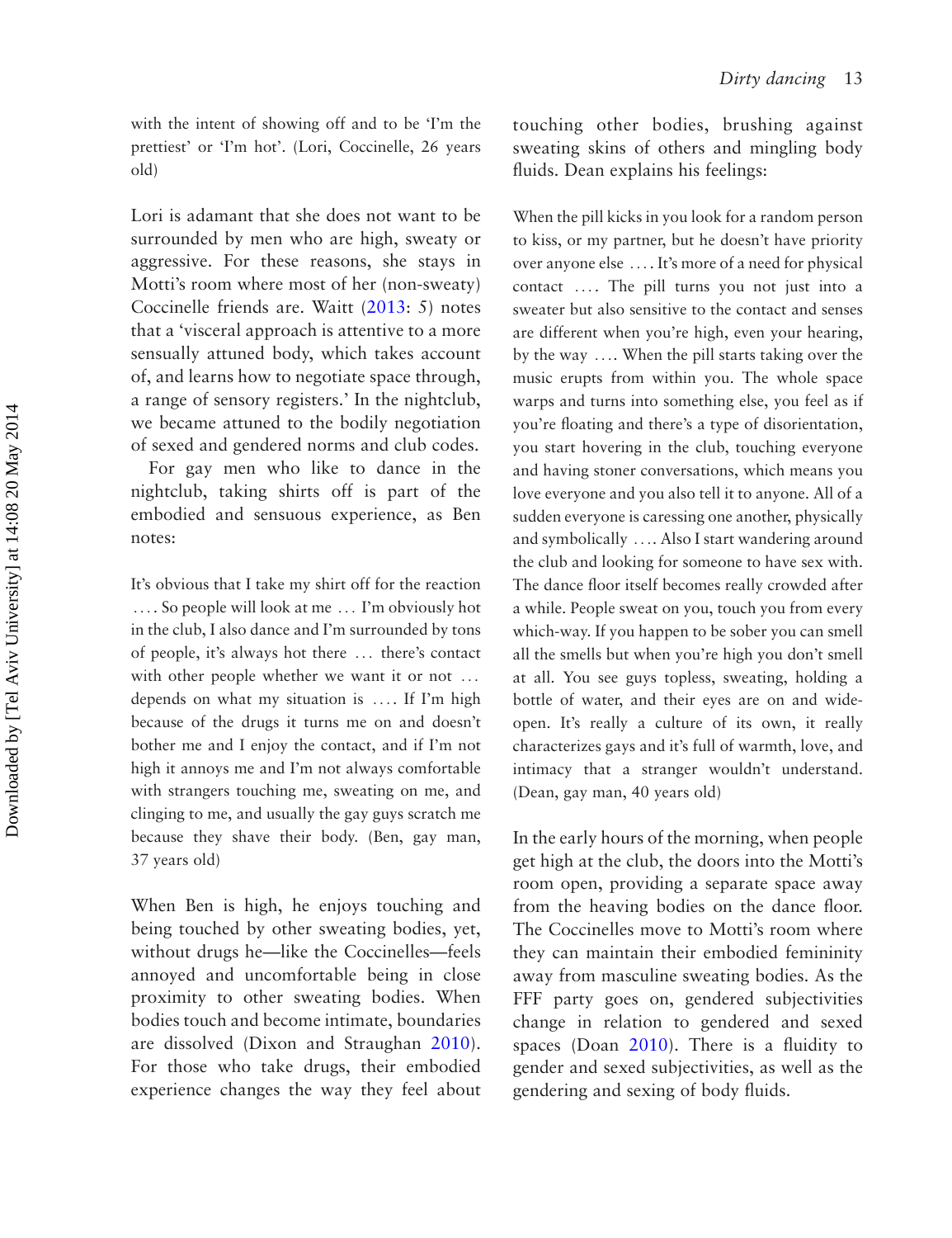### Conclusion

Sweaty bodies are, in some spaces of the Tel Aviv nightclub, considered dirty, disgusting and abject. Yet, in other spaces of the nightclub, sweaty bodies are part of a sensuous and sexual experience. 'Dirty' dancing is both desired and feared. In this article, we have extended the visceral geographical discussions about gendered bodily sensations and spaces associated with sweat. As Waitt ([2013\)](#page-17-0) argues, sweat connects and disconnects bodies in particular spatial contexts.

The mega nightclub 'Haoman 17' in Tel Aviv is the location of our research. A small group of clubbers—gay men and Coccinelles—have strong views and experiences that leave little doubt that the spatial segregation of the nightclub is influenced by bodies that sweat, do not sweat and/or take drugs. This distinction is gendered and sexualized. For gay men, being able to dance, take clothes off and take drugs are important ways in which to experience the sensual and sexual spaces of the nightclub. For Coccinelles, being dressed, wearing make-up, talking, laughing and (gently) dancing is their preferred nightclub experience.

Empirical findings illustrate that both gay men and Coccinelles experience the visceral geographies of the club through their bodies. They start preparing for the nightclub a long time before they go to the club. This preparation cannot be understood easily as a gendered binary. Both gay men and Coccinelles are particular and careful about what they will wear, how they may be seen and take time to get their bodies ready for the club. The Coccinelles, however, may also wish to show their changing embodiment as they transition from male to female. The maintenance of their new femininity is a high priority and preparations for the nightclub

party start early in the week. Because of the desire to conform to a type of Coccinelle transgendered 'norm' that is 'in place' in the nightclub, bodily preparations are vitally important.

What arose from the intensive observations and interviews was a clear spatial division between gay men and Coccinelles within the club. While the gay men concentrated in the main hall—bodies touching and sweating together on the dance floor—the Coccinelles were accumulated mainly next to the bar on the small, secondary hall. Conforming to (trans)gendered and moral social norms of sweat meant occupying different parts of the nightclub. Feelings of disgust (at the thought of one's own body sweating, or being touched by a sweating body) mean that some bodies become understood as 'dirty' while others may be considered 'sexual.'

Our research—much like the research conducted by Brown ([2008\)](#page-15-4)—responds to Binnie's ([2004:](#page-15-22) 74) critique on queer theory that 'has lost a radical cutting edge. It is rare to find much discussion of pervy sex or bodily fluids' (Binnie [2004](#page-15-22): 74). We hope this research encourages others to pay more attention to sweat, gender, sexuality and space. Feelings of disgust, and/or desire for, sweat and sweatiness may allow for a deeper understanding of the spatiality of queer subjectivities.

### Acknowledgments

We would like to thank the people who agreed to be interviewed for this project. Without your insightful contributions, there would be no article. We are also grateful to Gilad Goldshtein, the FFF's PR manager, for his help and support and to Arc. Roni Bar for creating the Club's sketch. Comments from audience members at the Emotional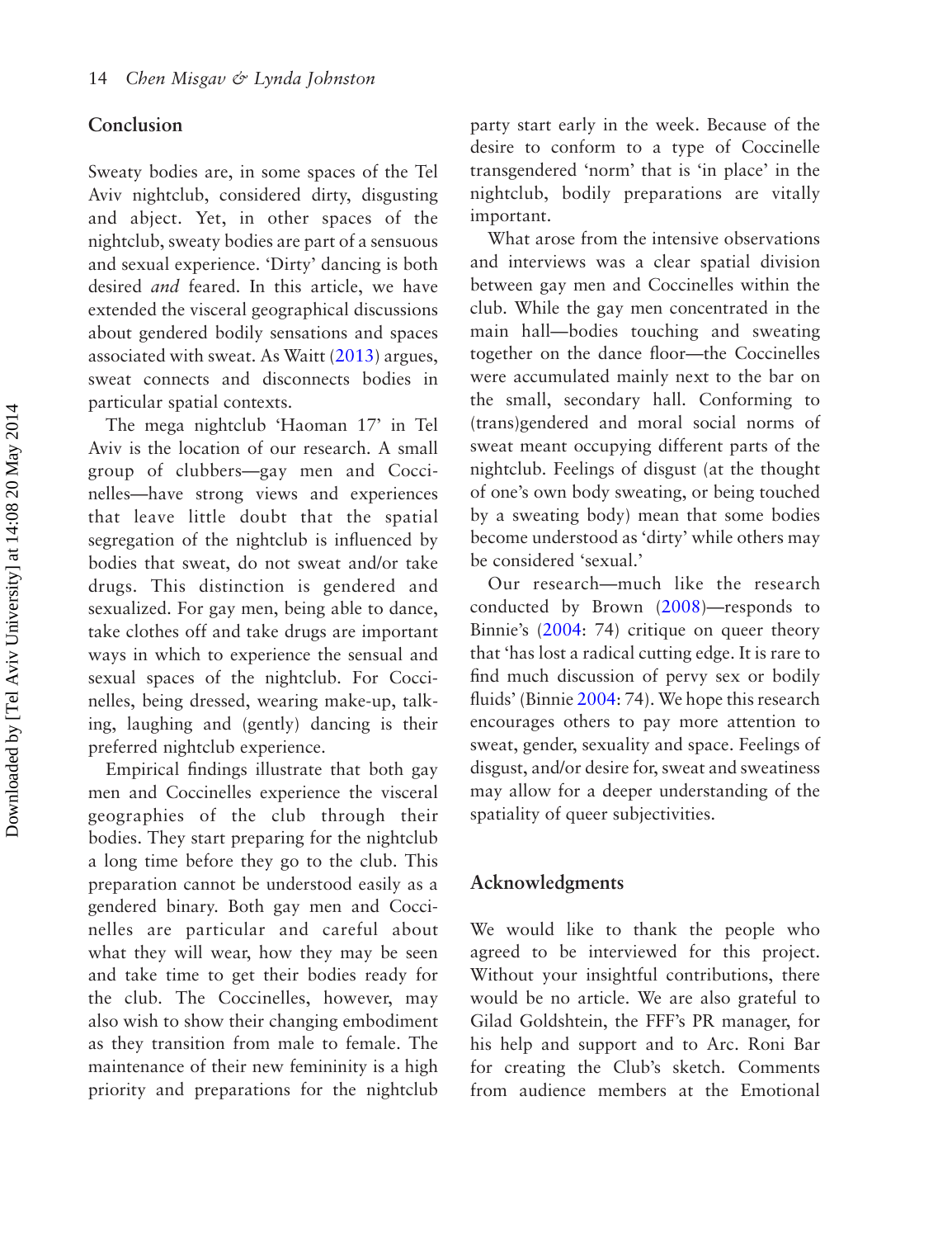Geographies conference, Groningen, July 2013, also helped us to develop some of the ideas in this article. Finally, thanks to the anonymous reviewers and Michael Brown for useful comments on an earlier draft of this article.

#### **Notes**

- <span id="page-15-0"></span>1. Coccinelle means 'ladybird' in French and it is also a term used to denote transgender women. It was the name of a French transsexual singer that visited Israel in the 1960s. For many years, the term Coccinelle was derogatory toward transwomen. Like the word 'queer' in English, however, the meaning of Coccinelle has been reclaimed and now used as a positive identifier by and for transwomen in Israel.
- <span id="page-15-19"></span>2. During Chen's observations, he counted 15–20 transwomen, but only some of them come regularly to the club. There are also some people who do not perform as 'complete' women but are in the process of transitioning from male to female. It is also essential to understand divisions within the Tel Aviv trans community. There are some groups of queer transgender activists that bring together FTM and MTF trans people. There is also a genderqueer group which consists of young politically motivated people. Another group is made up of only MTF transwomen and many of whom are involved in the sex industry and their main social meeting venue is the FFF parties (Misgav [2014\)](#page-16-30).

### References

- <span id="page-15-16"></span>Alfasi, N. and Fenster, T. (2005) A tale of two cities: Jerusalem and Tel-Aviv in an age of globalization, City 22(5): 351–363.
- <span id="page-15-18"></span>Bain, A. and Nash, C.J. (2006) Undressing the researcher: feminism, embodiment and sexuality at a queer bathhouse event, Area 38(1): 96–106.
- <span id="page-15-22"></span>Binnie, J. (2004) The Globalization of Sexuality. London: Sage.
- <span id="page-15-6"></span>Bondi, L. (1992) Gender and dichotomy, Progress in Human Geography 14(3): 438–445.
- <span id="page-15-4"></span>Brown, G. (2008) Ceramics, clothing and other bodies: affective geographies of homoerotic cruising encounters, Social and Cultural Geography 9(8): 915–932.
- <span id="page-15-12"></span>Browne, K. (2007) Drag queens and drab dykes: deploying and deploring femininities, in Browne, K., Lim, J. and

Brown, G. (eds) Geographies of Sexualities. Hampshire: Ashgate, pp. 113–124.

- <span id="page-15-7"></span>Browne, K. and Lim, J. (2010) Trans lives in the 'gay capital of the UK', Gender, Place and Culture 17(5): 615 –633.
- <span id="page-15-1"></span>Browne, K., Nash, C.J. and Hines, S. (2010) Introduction: towards trans geographies, Gender, Place and Culture 17(5): 573–577.
- <span id="page-15-13"></span>Caluya, G. (2008) 'The rice steamer': race, desire and affect in Sydney's gay scene, Australian Geographer 39(3): 283–292.
- <span id="page-15-11"></span>Casey, M. (2007) The queer unwanted and their undesirable 'otherness', in Browne, K., Lim, J. and Brown, G. (eds) Geographies of Sexualities. Hampshire: Ashgate, pp. 125–136.
- <span id="page-15-10"></span>Chatterton, P. and Hollands, R. (2003) Urban Nightscapes: Youth Cultures, Pleasure Spaces and Corporate Power. London and New York: Routledge.
- <span id="page-15-20"></span>Classen, C., Howes, D. and Synnott, A. (2003) Aroma: The Cultural History of Smell. London: Routledge.
- <span id="page-15-5"></span>Cloke, P. and Johnston, R. (2005) Deconstructing human geography's binaries, in Cloke, P. and Johnston, R. (eds) Spaces of Geographical Thought: Deconstructing Human Geography's Binaries. London: Sage, pp. 1–20.
- <span id="page-15-21"></span>Dixon, D. and Straughan, E. (2010) Geographies of touch/ touched by geography, Geography Compass 4(5): 449 –459.
- <span id="page-15-8"></span>Doan, P. (2007) Queers in the American city: transgendered perceptions of urban space, Gender, Place and Culture 14(1): 57–74.
- <span id="page-15-9"></span>Doan, P. (2010) The tyranny of gendered spaces reflections from beyond the gender dichotomy, Gender, Place and Culture 17(5): 635–654.
- <span id="page-15-2"></span>Douglas, M. (1980) Purity and Danger: An Analysis of Concepts of Pollution and Taboo. London: Routledge and Kegan Paul.
- <span id="page-15-15"></span>Gross, A. (2013a) Post/colonial queer globalisation and international human rights: images of LGBT rights, Jindal Global Law Review 4(2): 98–130.
- <span id="page-15-17"></span>Gross, A. (2013b) The politics of LGBT rights: between (homo) normality and (homo) nationalism and queer politics, Ma'asei Mishpat 5: 101–142.
- <span id="page-15-14"></span>Gross, A. and Ziv, A. (2003) Introduction: between theory and politics: gay and lesbian studies and queer theory, in Kedar, Y., Ziv, A. and Kaner, O. (eds) Beyond Sexuality. Tel-Aviv: Hakibbutz Hameuchad, (Hebrew), pp. 9–44.
- <span id="page-15-3"></span>Grosz, E. (1994) Volatile Bodies: Toward a Corporeal Feminism. St Leonards: Allen and Unwin.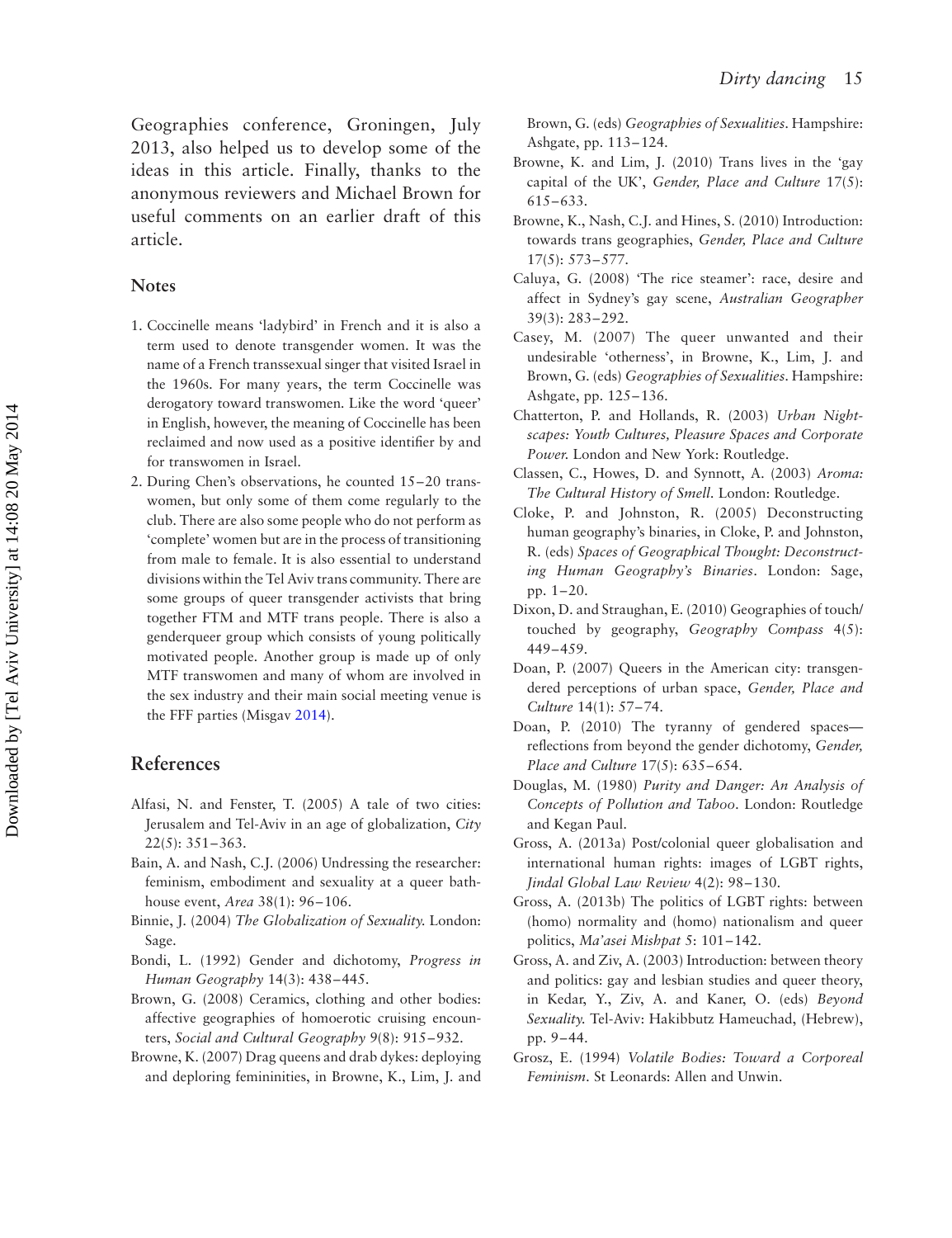- <span id="page-16-24"></span>Harel, A. (1999) The rise and fall of the Israeli gay legal revolution, Columbia Human Rights Law Review 31: 443 –471.
- <span id="page-16-3"></span>Hayes-Conroy, J. (2010) Feeling slow food: visceral fieldwork and empathetic research relations in the alternative food movement, Geoforum 41: 734 –742.
- <span id="page-16-14"></span>Hines, S. (2007) TransForming Gender: Transgender, Practices of Identity, Intimacy and Care. Bristol: Policy Press.
- <span id="page-16-15"></span>Hines, S. (2010) Queerly situated? Exploring negotiations of trans queer subjectivities at work and within community spaces in the UK, Gender, Place and Culture 17(5): 597–613.
- <span id="page-16-16"></span>Hines, S. and Sanger, T. (eds) (2010) Transgender Identities: Towards a Social Analysis of Gender Diversity. London: Routledge.
- <span id="page-16-17"></span>Hines, S. and Taylor, Y. (2011) Sexualities: Reflections and Futures. Basingstoke: Palgrave MacMillan.
- <span id="page-16-18"></span>Hines, S., Taylor, Y. and Casey, M. (eds) (2010) Theorising Intersectionality and Sexuality. Basingstoke: Palgrave MacMillan.
- <span id="page-16-19"></span>Hubbard, P. (2012) Cities and Sexualities. London and New York: Routledge.
- <span id="page-16-23"></span>Hughes, H. and Deutsch, R. (2010) Holidays of older gay men: age or sexual orientation as decisive factors? Tourism Management 31: 454–463.
- <span id="page-16-9"></span>Irigaray, I. (1984) L'Ethique de la Différence Sexuelle. Paris: Minuit.
- <span id="page-16-22"></span>Jackson, P. (2004) Inside Clubbing: Sensual Experiments in the Art of Being Human. Oxford and New York: Berg.
- <span id="page-16-20"></span>Jayne, M., Valentine, G. and Holloway, S. (2010) Emotional, embodied and affective geographies of alcohol, drinking and drunkenness, Transactions of the Institute of British Geographers 35(4): 540–554.
- <span id="page-16-11"></span>Johnston, L. (2005) Man: woman, in Cloke, P. and Johnston, R. (eds) Spaces of Geographical Thought: Deconstructing Human Geography's Binaries. London: Sage, pp. 117-139.
- <span id="page-16-5"></span>Johnston, L. (2006) Body, the geography of, in Warf, B. (ed.) Encyclopaedia of Human Geography. Thousand Oaks, CA: Sage, p. 20.
- <span id="page-16-6"></span>Johnston, L. (2009) Social and cultural geography: body, in Kitchin, R. and Thrift, N. (eds) International Encyclopedia of Human Geography. Oxford: Elsevier, pp. 326–331.
- <span id="page-16-12"></span>Johnston, L. and Longhurst, R. (2010) Space, Place and Sex: Geographies of Sexualities. Lanham, MD: Rowman and Littlefield.
- <span id="page-16-25"></span>Kama, A. (2011) Parading pridefully into the mainstream: gay and lesbian immersion in the civil core, in Ben-

Porat, G. and Turner, B (eds) The Contradictions of Israeli Citizenship: Land, Religion and State. New York: Routledge, pp. 180–202.

- <span id="page-16-0"></span>Knopp, L. (2004) Ontologies of place, placelessness, and movement: queer quest for identity and their impacts on contemporary geographic thought, Gender, Place and Culture 11(1): 121–134.
- <span id="page-16-4"></span>Kristeva, J. (1982) Powers of Horror: An Essay in Abjection. Translated by Roudiez, L. New York: Princeton University Press.
- <span id="page-16-7"></span>Longhurst, R. (2001) Bodies: Exploring Fluid Boundaries. London: Routledge.
- <span id="page-16-8"></span>Longhurst, R. (2005) The body, in Atkinson, D., Jackson, P., Sibley, D. and Washbourne, N. (eds) Cultural Geography: A Critical Dictionary of Key Concepts. London and New York: I.B. Taurus, pp. 93–98.
- <span id="page-16-27"></span>Longhurst, R., Ho, E. and Johnston, L. (2008) Using the body as an instrument of research: kimch'i and pavlova, Area 40(2): 208–217.
- <span id="page-16-21"></span>Malbon, B. (1999) Clubbing: Dancing, Ecstasy and Vitality. London and New York: Routledge.
- <span id="page-16-30"></span>Misgav, C. (2014) Feminism, queer theory and geographical research: epistemological and methodological discussion, in Krumer-Nevo, M., Lavie-Ajayi, M. and Hacker, D. (eds) Feminist Research Methodology. Tel-Aviv: Hakibbutz Hameuchad, (Hebrew) pp. 152–172.
- <span id="page-16-1"></span>Nash, C.J. (2010a) Queer conversations: old-time lesbians, transmen, and the politics of queer research', in Browne, K. and Nash, C.J. (eds) Queer Methods and Methodologies: Intersecting Queer Theories and Social Science Research. Burlington, VT: Ashgate, pp. 129–142.
- <span id="page-16-2"></span>Nash, C.J. (2010b) Trans geographies, embodiment and experience, Gender, Place and Culture 17(5): 579–595.
- <span id="page-16-10"></span>Nash, C.J. and Bain, A. (2007) 'Reclaiming raunch'? Spatializing queer identities at Toronto women's bathhouse events, Social and Cultural Geography 8: 47–62.
- <span id="page-16-28"></span>Paterson, M. (2008) 'Charting the return of the senses', invited review of recent sensory scholarship: Guerts' Culture and the Senses, Classen's Book of Touch, Howes' Empire of the Senses, Jackson's Inside Clubbing, Environment and Planning D: Society and Space 26: 563–569.
- <span id="page-16-13"></span>Rose, G. (1993) Feminism and Geography: The Limits of Geographical Knowledge. Minneapolis: University of Minnesota Press.
- <span id="page-16-29"></span>Schrock, D., Reid, L. and Boyd, M. (2005) Transsexuals embodiment of womanhood, Gender & Society 19(3): 317–335.
- <span id="page-16-26"></span>Schulman, S. (2011) Israel and 'Pinkwashing', New York Times, [http://www.nytimes.com/2011/11/23/opinion/](http://www.nytimes.com/2011/11/23/opinion/pinkwashing-and-israels-use-of-gays-as-a-messaging-tool.html?_r=0)